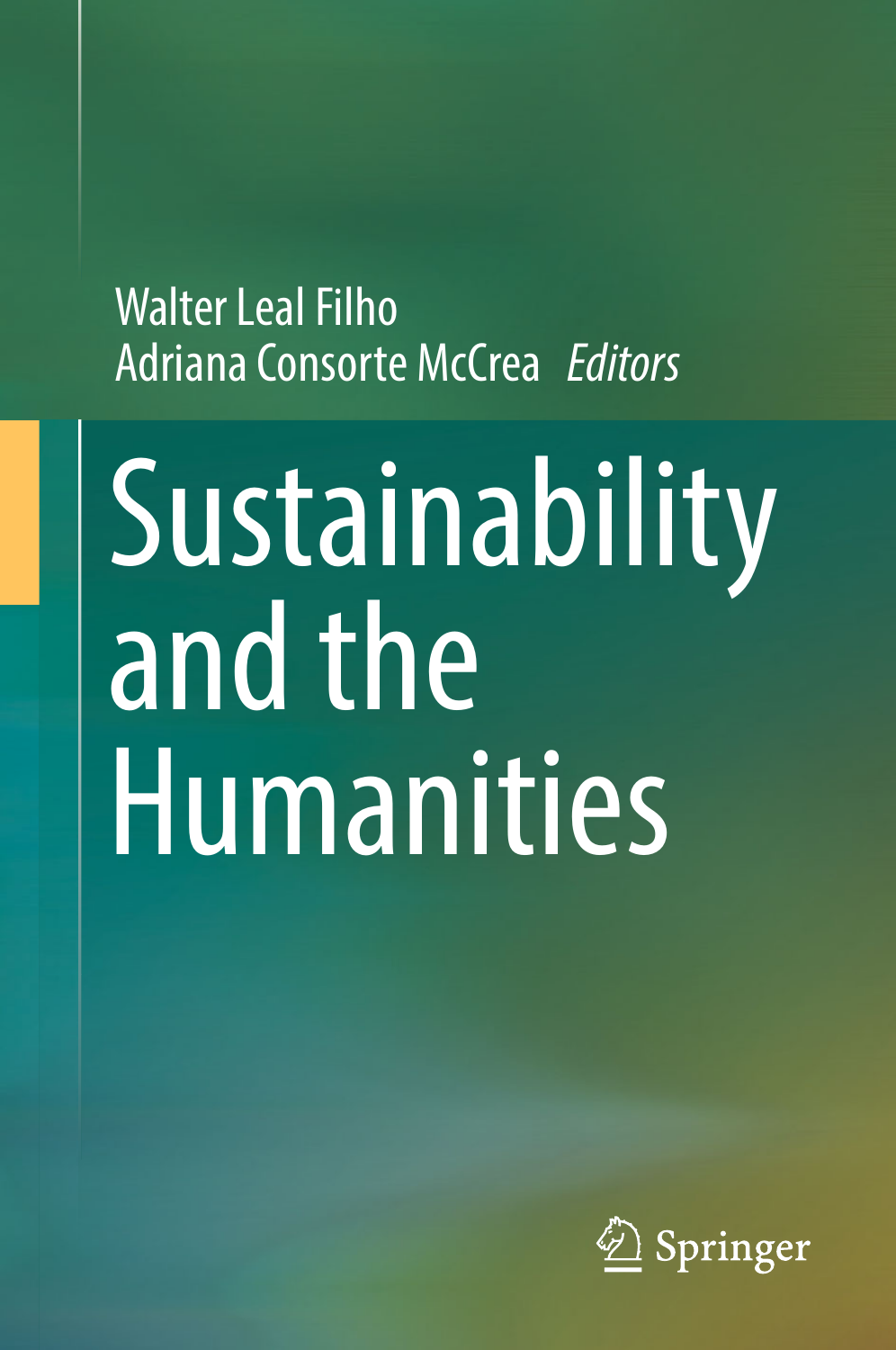Sustainability and the Humanities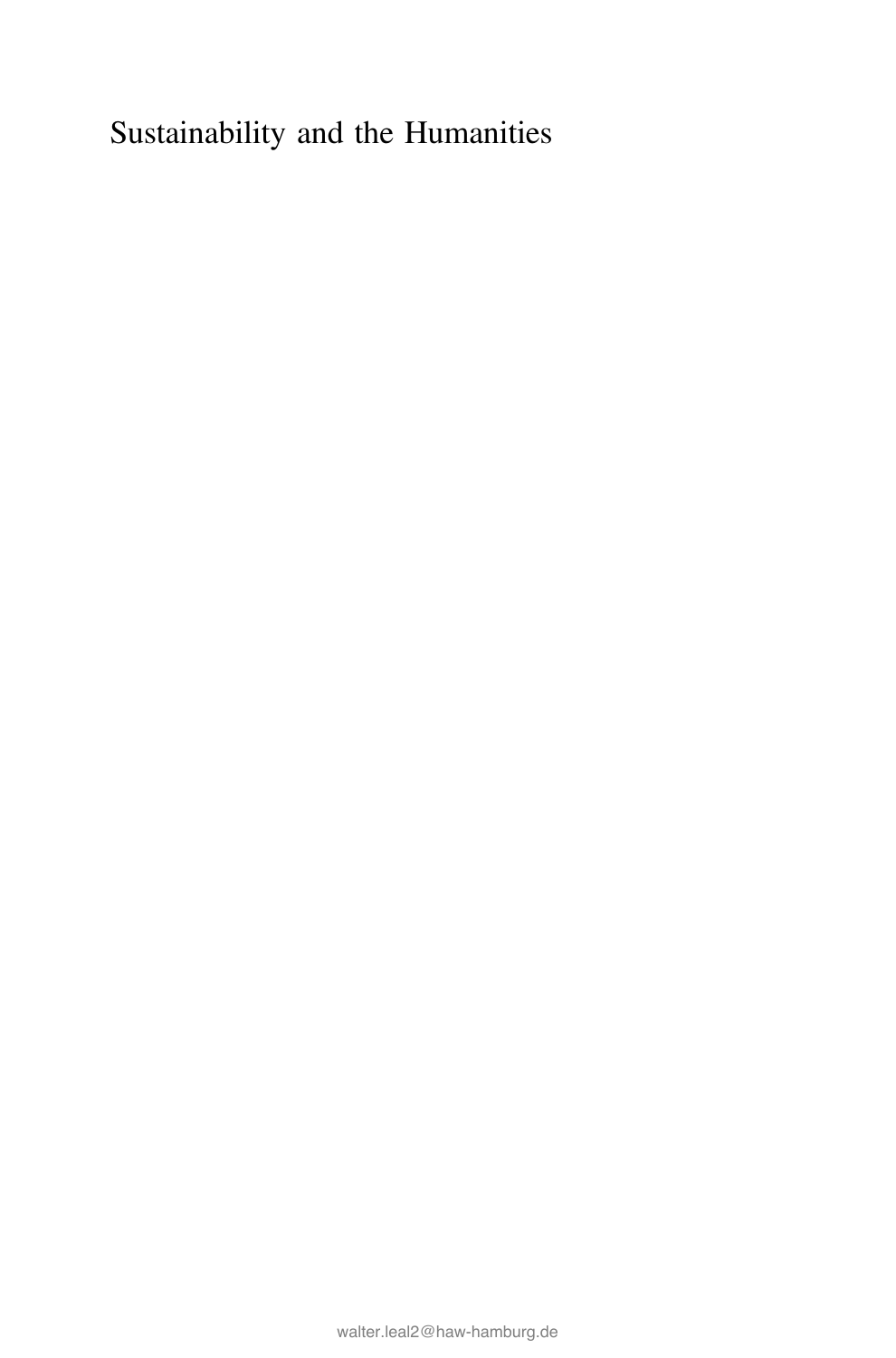Walter Leal Filho • Adriana Consorte McCrea Editors

# Sustainability and the Humanities

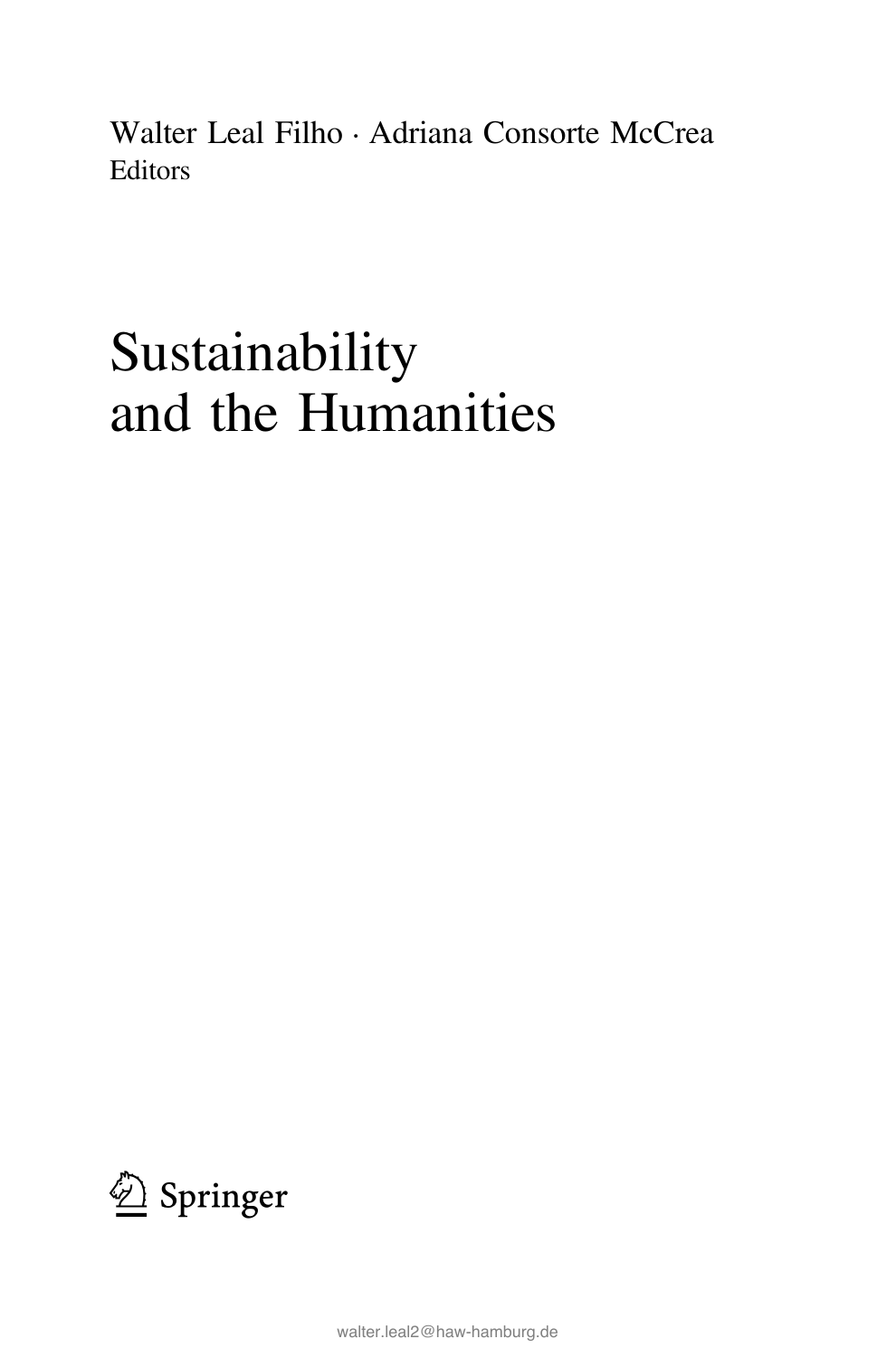**Editors** Walter Leal Filho Faculty of Life Sciences Hamburg University of Applied Sciences Hamburg, Germany

Adriana Consorte McCrea Canterbury Christ Church University Canterbury, UK

ISBN 978-3-319-95335-9 ISBN 978-3-319-95336-6 (eBook) https://doi.org/10.1007/978-3-319-95336-6

Library of Congress Control Number: 2018947987

© Springer International Publishing AG, part of Springer Nature 2019

This work is subject to copyright. All rights are reserved by the Publisher, whether the whole or part of the material is concerned, specifically the rights of translation, reprinting, reuse of illustrations, recitation, broadcasting, reproduction on microfilms or in any other physical way, and transmission or information storage and retrieval, electronic adaptation, computer software, or by similar or dissimilar methodology now known or hereafter developed.

The use of general descriptive names, registered names, trademarks, service marks, etc. in this publication does not imply, even in the absence of a specific statement, that such names are exempt from the relevant protective laws and regulations and therefore free for general use.

The publisher, the authors and the editors are safe to assume that the advice and information in this book are believed to be true and accurate at the date of publication. Neither the publisher nor the authors or the editors give a warranty, express or implied, with respect to the material contained herein or for any errors or omissions that may have been made. The publisher remains neutral with regard to jurisdictional claims in published maps and institutional affiliations.

This Springer imprint is published by the registered company Springer Nature Switzerland AG The registered company address is: Gewerbestrasse 11, 6330 Cham, Switzerland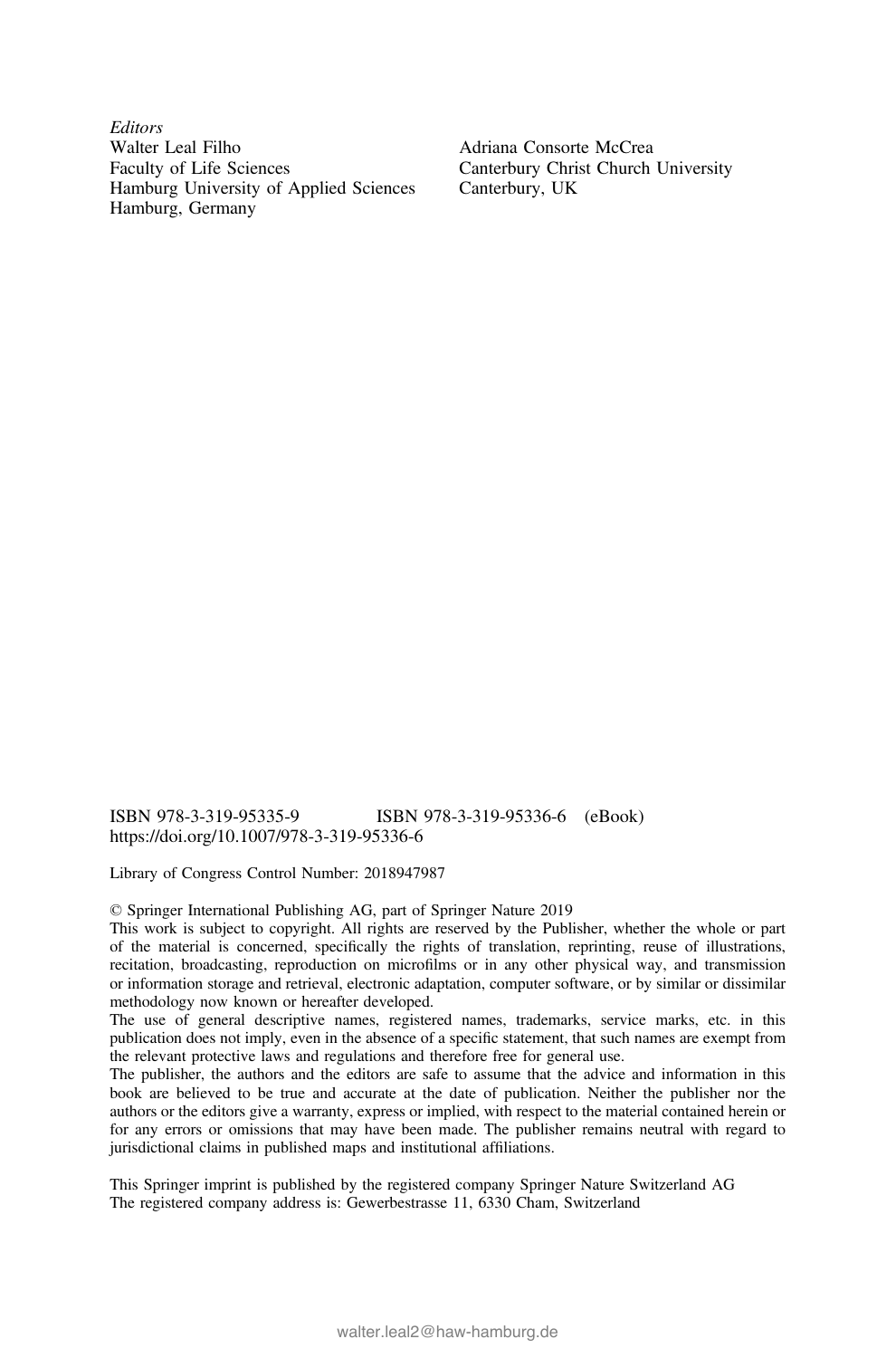### **Preface**

There are strong links between sustainability and the humanities, which go well beyond the mere inclusion of the social sciences. Yet, the debate on the contribution of the humanities to a better understanding of sustainable development is not as intensive as it should be. There is also a paucity of publications which have specifically focused on exploring the links between sustainability and humanities. As a result, interesting opportunities are being missed, and a holistic discussion on the intellectual and moral aspects of sustainable development is not fully taking place.

It is against this background that the book 'Sustainability and Humanities: linking social values, theology and spirituality towards sustainability' has been produced. It contains a set of papers derived from the symposium 'Sustainability and Humanities: linking social values, theology and spirituality towards sustainability', which was organised by the Inter-University Sustainable Development Research Programme, the World Sustainable Development Research and Training Centre and Canterbury Christ Church University in Canterbury, England. The event gathered researchers in the field of humanities and sustainable development in the widest sense.

This book serves the purpose of showcasing experiences from research, field projects and best practice in the field of sustainability and humanities. Consistent with the need for more cross-sectoral interactions among the various stakeholders working in this field, the book aims to:

- i. provide research institutions, universities, NGOs and enterprises with an opportunity to display and present their works in the field of sustainability and humanities;
- ii. foster the exchange of information, ideas and experiences acquired in the execution of projects, especially successful initiatives and good practice from across the world;
- iii. introduce methodological approaches and experiences deriving from case studies and projects, which aim to show how sustainability and humanities may be better integrated.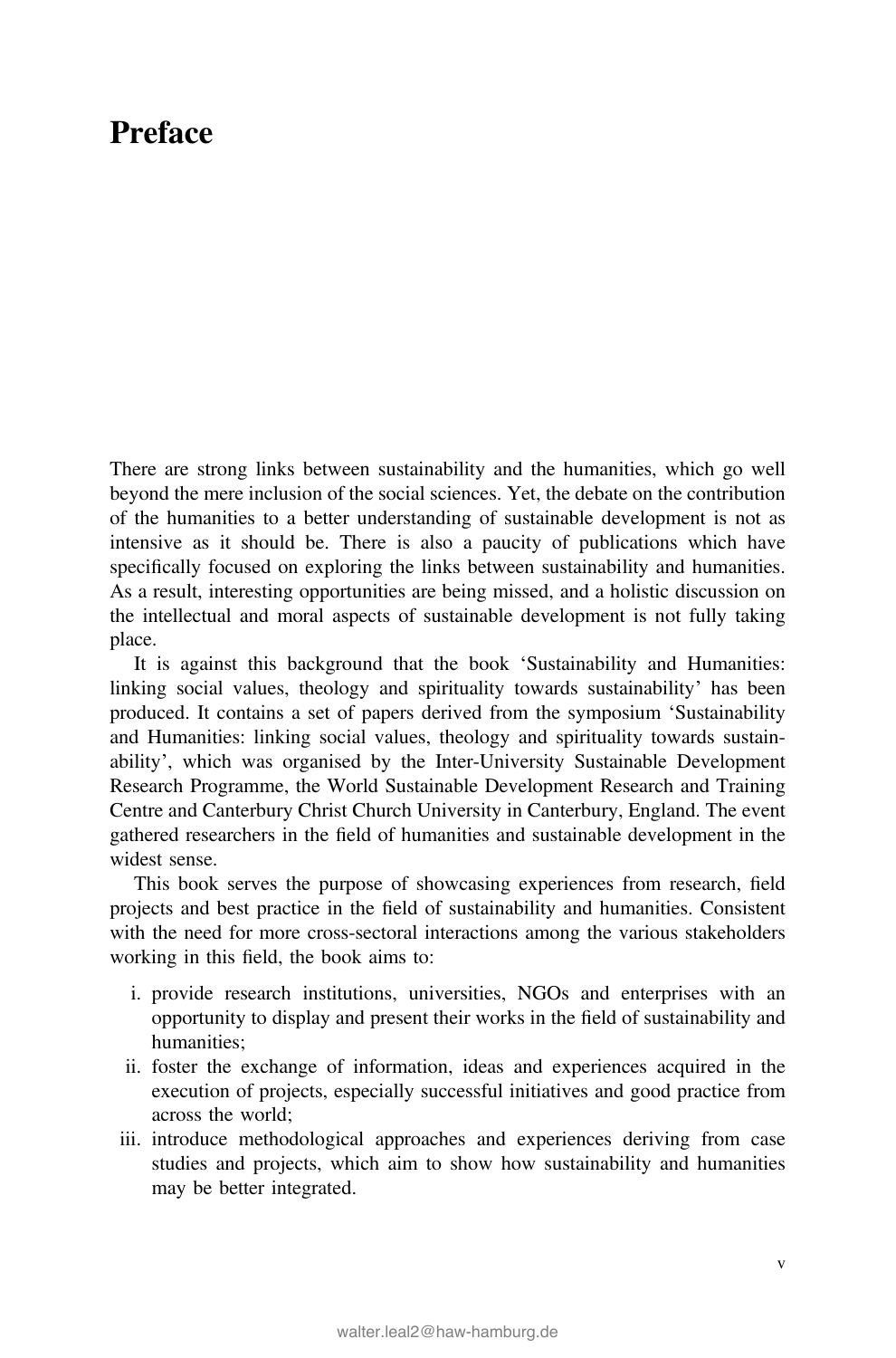Last but not least, a further aim of this book is to document and disseminate the wealth of experiences available today.

We thank the authors for their willingness to share their knowledge, know-how and experiences, as well as the many peer reviewers, which have helped us to ensure the quality of the manuscripts. We hope this publication provides a forum for the humanities to share ongoing practices as part of the overall debate on sustainable development in both teaching and research programmes and that, by doing so, it will contribute to the further development of this central topic.

Enjoy your reading!

Autumn 2018/2019

Hamburg, Germany Walter Leal Filho Canterbury, UK Adriana Consorte McCrea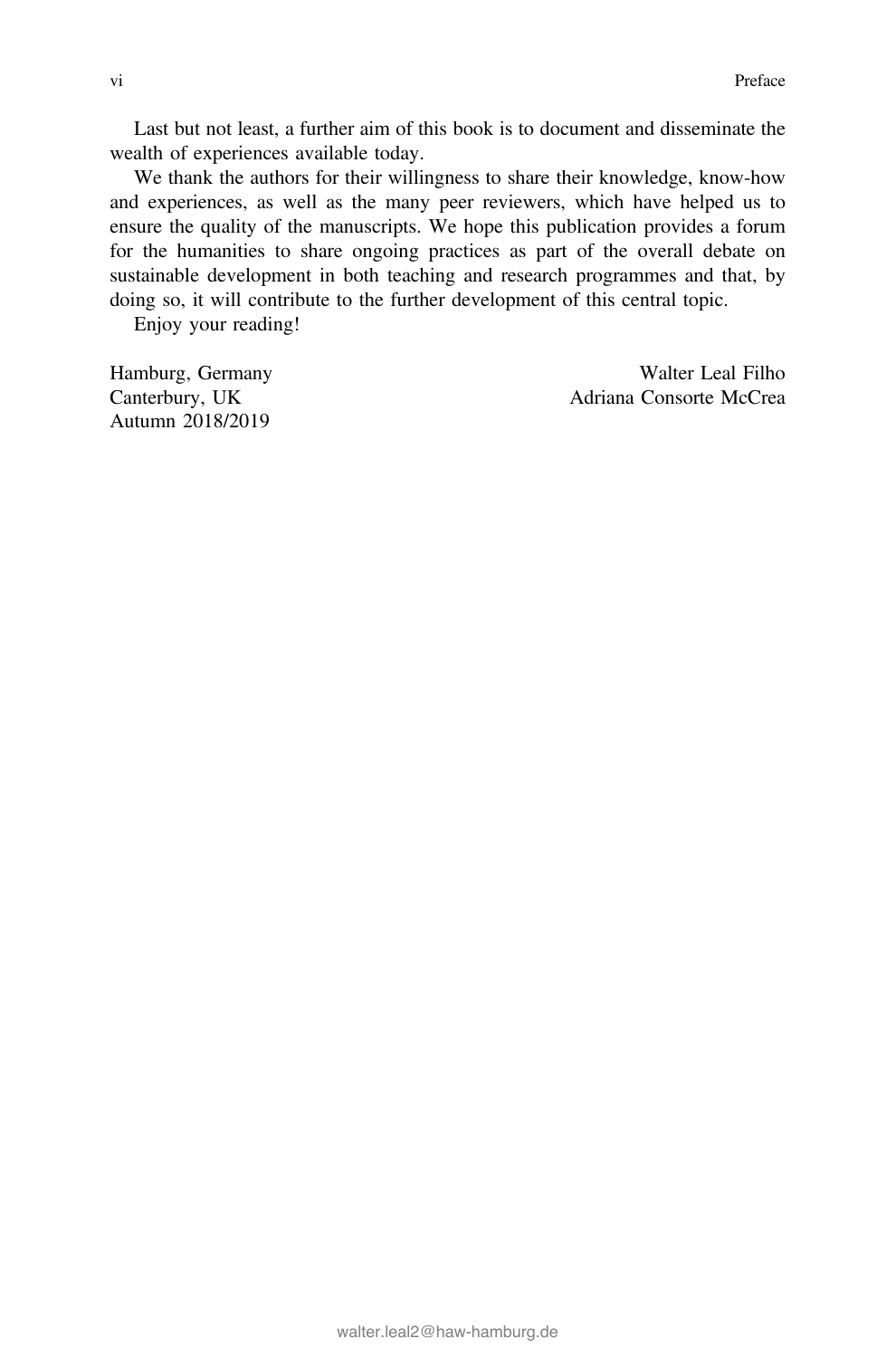## **Contents**

| The Role of Religion in Global Sustainability: A Study<br>on Catalonia's Contribution to Sustainable Development Goals<br>Montserrat Gas-Aixendri and Sílvia Albareda-Tiana                                               | $\overline{\phantom{0}}$ |
|---------------------------------------------------------------------------------------------------------------------------------------------------------------------------------------------------------------------------|--------------------------|
| Myth, Cosmology and the Sacred: Transformative Learning<br>Angela Voss                                                                                                                                                    | 19                       |
| 'Enabling Transformative Urban Development for Integral<br>Sustainability: A Case for Tapping the Potential of Sri<br>Aurobindo's Philosophy in Planning Practice and Theory'<br>Christoph Woiwode and Lalit Kishor Bhati | 35                       |
| Sustainability, the Image of God and the Person of Christ:<br>An Exploration of the Role of the Hypostatic Union for the<br>David O. Brown                                                                                | 57                       |
| Re-Coupling Nature and Culture: How Can Primary Teacher<br><b>Educators Enable Pre-service Teachers and Their Pupils</b><br>to Breathe Life Back into Humanity's Tin Forests?<br>Deborah Myers                            | 71                       |
| Is It Possible to Give Environmental Issues a More Prominent<br>Derk Harmannij                                                                                                                                            | 97                       |
| The Poor just Might Be the Educators We Need for Global<br>Sustainability-A Manifesto for Consulting the Unconsulted 115<br>Johannes M. Luetz, Clinton Bergsma and Karenne Hills                                          |                          |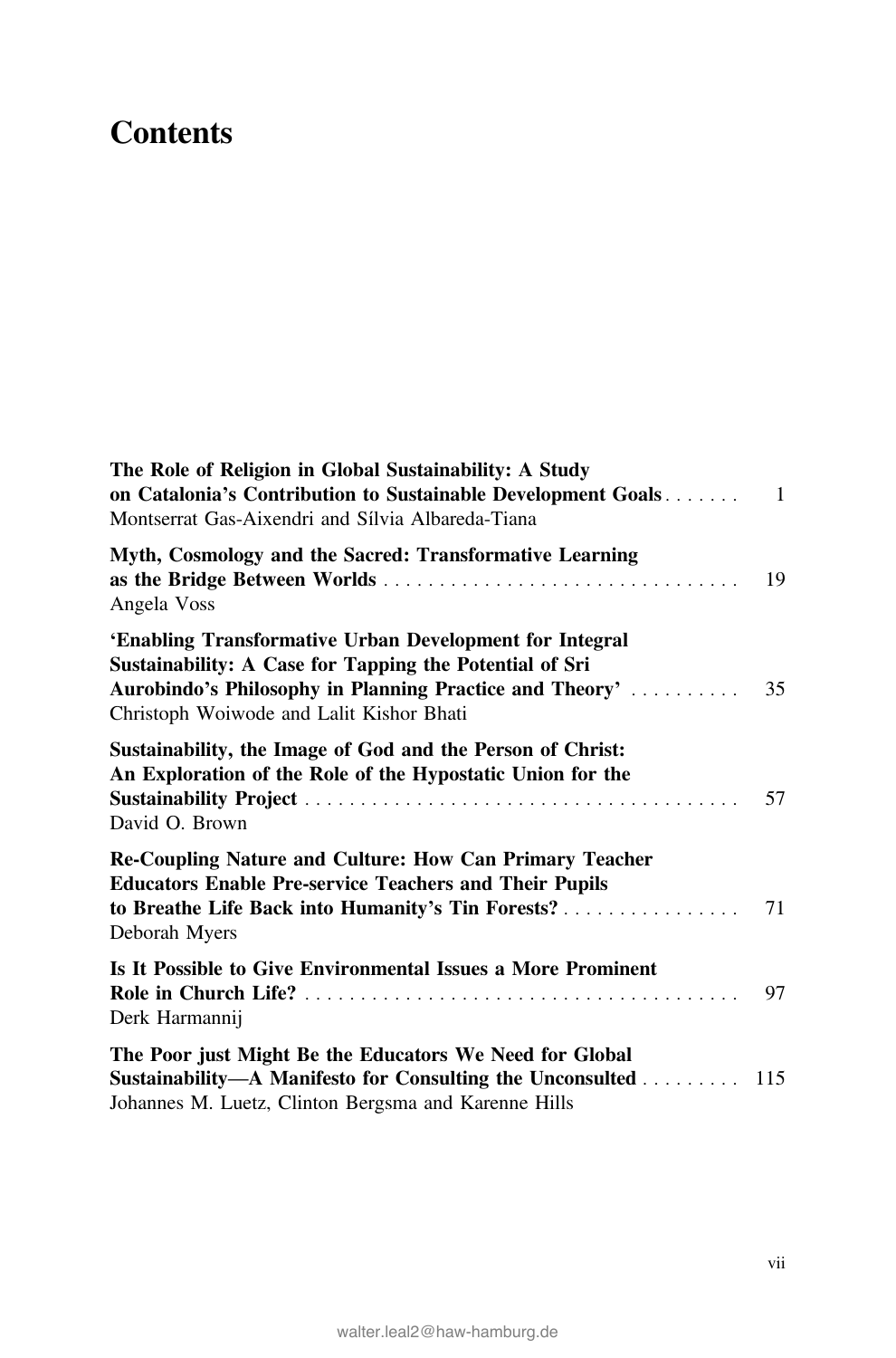| Religious Organizations Bringing Sustainability Closer to Reality:<br><b>Academic Contributions to Environmental Sustainability and Climate</b><br>Resilience that Can Help Faith Leaders Build Communities that Are<br>Environmentally, Socially and Economically Sustainable: Part 1-A |     |
|------------------------------------------------------------------------------------------------------------------------------------------------------------------------------------------------------------------------------------------------------------------------------------------|-----|
| Joyce Stubblefield and Jan Jaap Bouma                                                                                                                                                                                                                                                    | 141 |
| The Roots Project: Student Sustainability, Well-being,<br>Kath Abiker and Antonia Linehan                                                                                                                                                                                                | 161 |
| Transitioning to Sustainable Food Choices: A Course Design<br>Kathleen M. Kevany, Gene Baur and George C. Wang                                                                                                                                                                           | 173 |
| Terra Two: An Ark for Off-World Survival-A York St John<br>University Project on Sustainability, Spirituality<br>Liesl King                                                                                                                                                              | 189 |
| <b>Sustaining Theology: Personal Search to Public Research:</b><br>Maureen P. Ellis                                                                                                                                                                                                      | 205 |
| Exploring the Pentecostal Faith-Sustainability-Entrepreneurship<br>Allan H. Anderson, Mike Clifford, Roda Madziva, Juliet Thondhlana<br>and Paul Goronga                                                                                                                                 | 225 |
| <b>Examining Evidence of How a Culture Values Nature,</b><br>Nigel S. Cooper                                                                                                                                                                                                             | 239 |
| Approaches for the Implementation of Water-Related Cultural<br><b>Ecosystem Services in Teaching Programs on Sustainable</b><br>Petra Schneider and Laurentiu Daniel Popovici                                                                                                            | 267 |
| Towards an Integrated Disciplinary Narrative and an Enhanced<br>Role for Geography in Education for Sustainability: Reflections<br>Rudi Pretorius                                                                                                                                        | 291 |
| Conjuring a 'Spirit' for Sustainability: A Review<br>of the Socio-Materialist Effects of Provocative Pedagogies<br>Tony Wall, David Clough, Eva Österlind and Ann Hindley                                                                                                                | 313 |
| <b>Engaging Intuition and Imagination for Solutions</b><br>Valerie A. Luzadis                                                                                                                                                                                                            | 329 |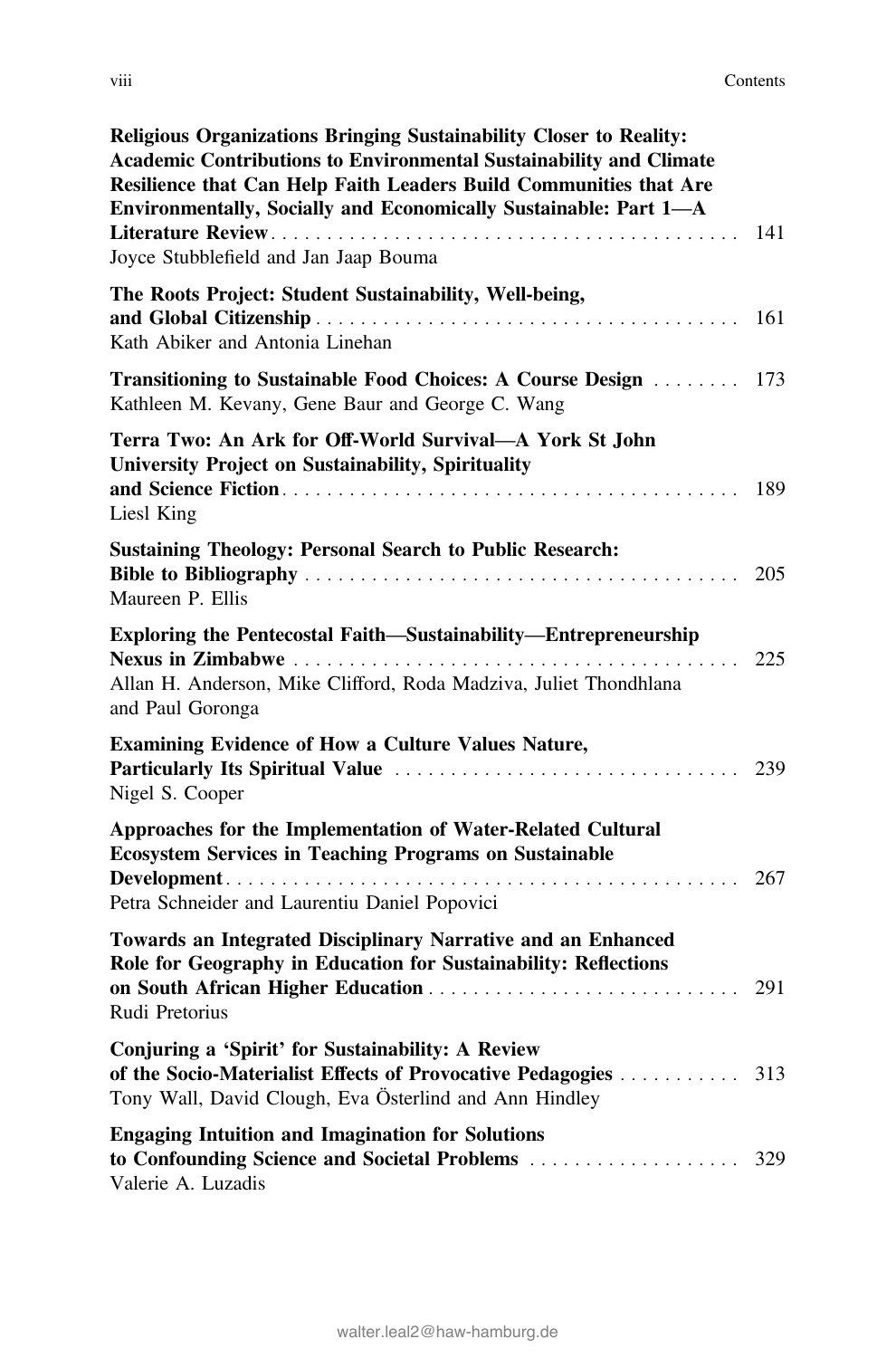#### Contents ix

| Rethinking Economics in a Circular Way in the Light<br>of Encyclical "Laudato Si"                                                                                          | 339 |
|----------------------------------------------------------------------------------------------------------------------------------------------------------------------------|-----|
| Angelo Paletta<br><b>Contemplative Sustainable Futures: The Role of Individual Inner</b>                                                                                   |     |
| <b>Dimensions and Transformation in Sustainability Research</b>                                                                                                            | 359 |
| <b>Christine Wamsler</b>                                                                                                                                                   |     |
| Sustained by Faith? The Role of Christian Belief and Practice<br>Hannah J. Swithinbank, Richard Gower and Naomi Foxwood                                                    | 375 |
| <b>Transformative Education for Sustainability, Health</b>                                                                                                                 |     |
| Hazel Partington, Jean Duckworth and Graeme Tobyn                                                                                                                          | 393 |
| <b>Sustainably Sourced Seafood: A Criminological Approach</b><br>to Reduce Demand for Illegal Seafood Supply<br>Jade Lindley                                               | 407 |
| <b>Sustaining Human Food Sources by Using Abrahamic Religious</b><br>Guidance as a Framework for Their Sustainable Production<br>Kelly Longfellow                          | 421 |
| <b>Systematic Thinking as a Factor in Implementing Sustainable</b>                                                                                                         |     |
| Lidia Vladimirovna Smolova                                                                                                                                                 | 443 |
| Taking Sustainability to Heart—Towards Engaging with<br><b>Sustainability Issues Through Heart-Centred Thinking </b><br>Louise Livingstone                                 | 455 |
| The Evolution of Societal Values: A Historical Perspective<br>of the Role of Sustainability in the Practice of Economics<br>Madhavi Venkatesan                             | 469 |
| Religion and the Environment: An Exploration of the Connections<br>Among the Hindu and Christian Community in the<br>Republic of Mauritius<br>Vencatesen Ponin             | 483 |
| What Can We Learn from Pope Francis About Change<br>Management for Environmental Sustainability? A Case Study<br>on Success Factors for Leading Change in Change-Resistant | 503 |
| Wendy Nelson and Johannes M. Luetz                                                                                                                                         |     |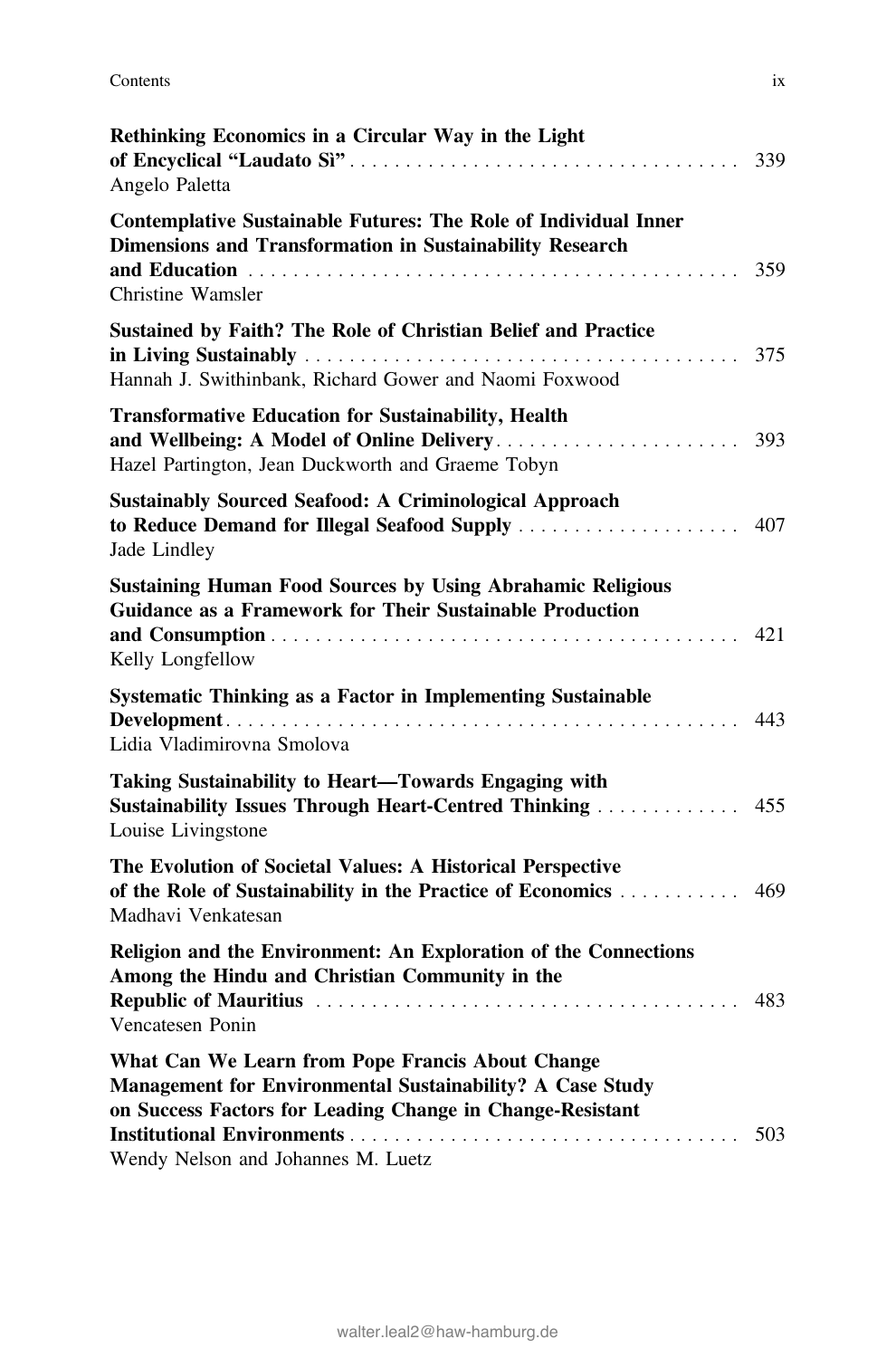| v.<br>л | Contents<br>. |
|---------|---------------|
|         |               |

| Law's Ethics and Sustainability: Corporate Tax and Sustainable                                                                                                                                                                                                                                                                                                                               |  |
|----------------------------------------------------------------------------------------------------------------------------------------------------------------------------------------------------------------------------------------------------------------------------------------------------------------------------------------------------------------------------------------------|--|
| Adaeze Okoye and Chisa Onyejekwe<br>A Model for Integrating Spirituality in Social Development in<br>Latin America: Exploring Pope Francis Encyclical Letter Laudato<br>Si (On Care for Our Common Home), the Ecology of Liberation<br>and the Ancestral Wisdom of the South American People 539<br>Lady Johanna Peñaloza-Farfan, Hans Suleiman Sanabria-Gomez<br>and Alberto Paucar-Caceres |  |
| <b>Shepherding Sustainable Development: Possible Lessons on</b><br>Leadership from Judaism and the Early Christian Church 561<br>Roger Auguste Petry                                                                                                                                                                                                                                         |  |
| Humanism and Business: The Case of a Sustainable Business<br><b>Experience in the Florentine Tourist Sector Based on the Civil</b><br>Marco Tortora                                                                                                                                                                                                                                          |  |
| Sustainability Values in the Legacy of St. George Preca: Society<br>Esther Farrugia and Paul Pace                                                                                                                                                                                                                                                                                            |  |
| <b>Sustainability and Religion: Past Trends and Future</b><br>Walter Leal Filho, Lena Maria Dahms and Adriana Consorte-McCrea                                                                                                                                                                                                                                                                |  |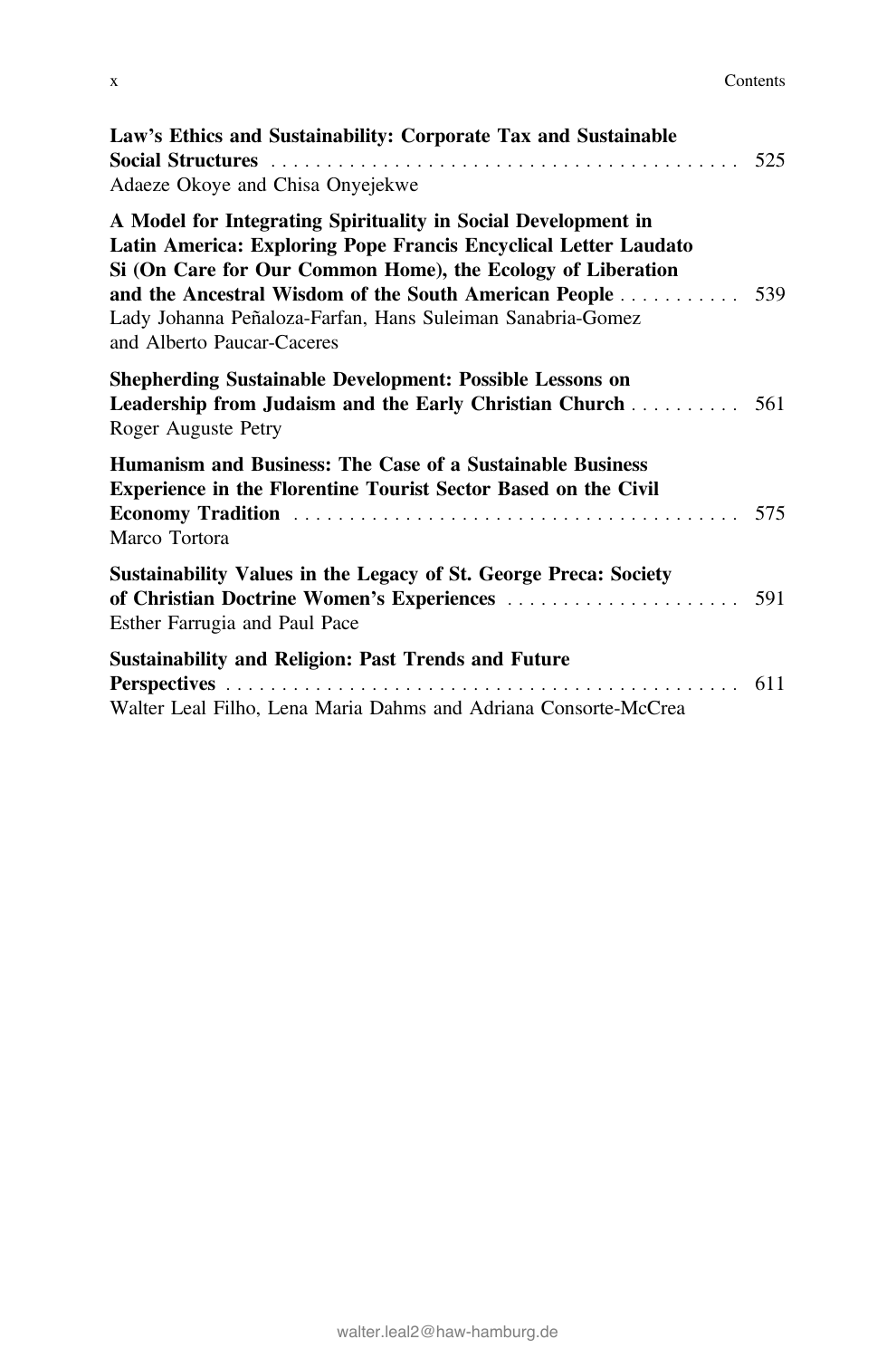## <span id="page-10-0"></span>**Contemplative Sustainable Futures: The Role of Individual Inner Dimensions and Transformation in Sustainability Research and Education**



#### **Christine Wamsler**

**Abstract** Humanity is facing increasingly complex sustainability challenges. It is now clear that they cannot be resolved by new technology, policy or governance approaches alone. They require a broader, cultural shift. Consequently, the role of human beings' "inner dimensions" (e.g., their mindsets, worldviews, beliefs, social values, and motivations) and their potential "inner transformation" (embodied in notions such as mindfulness and compassion) are increasingly attracting attention from practitioners and researchers alike. As a result, in 2015, the "Contemplative Sustainable Futures Program" was set up at the Lund University Centre for Sustainability Studies to explore the role of inner dimensions and transformation for sustainability. It aims to create space and opportunities for learning, networking, and knowledge development on this topic, which entails the creation of closer linkages between sustainability and the humanities (e.g., philosophy, theology, spirituality). The Program consists of different building blocks, including research and teaching activities. This chapter presents the outcomes, as well as the institutional and academic challenges encountered in setting up the Program. The outcomes so far include the establishment of (i) a new Masters-level course on "Sustainability and Inner Transformation", (ii) an Experimental Learning Lab on mindfulness in sustainability science, practice, and teaching, (iii) a professional knowledge database and network, and (iv) different research studies and resultant frameworks for future, more integrated research. Finally, the lessons learned, ongoing gaps, and the future work needed to overcome these gaps are presented.

**Keywords** Inner transformation · Inner transition · Mindfulness · Compassion Well-being • Contemplation • Contemplative education • Mindful climate action Integral adaptation · Sustainability science

359

C. Wamsler  $(\boxtimes)$ 

Lund University Centre for Sustainability Studies (LUCSUS), Lund University, Box 170, SE-221 00 Lund, Sweden e-mail: christine.wamsler@lucsus.lu.se

<sup>©</sup> Springer International Publishing AG, part of Springer Nature 2019 W. Leal Filho and A. Consorte McCrea (eds.), *Sustainability and the Humanities*, https://doi.org/10.1007/978-3-319-95336-6\_20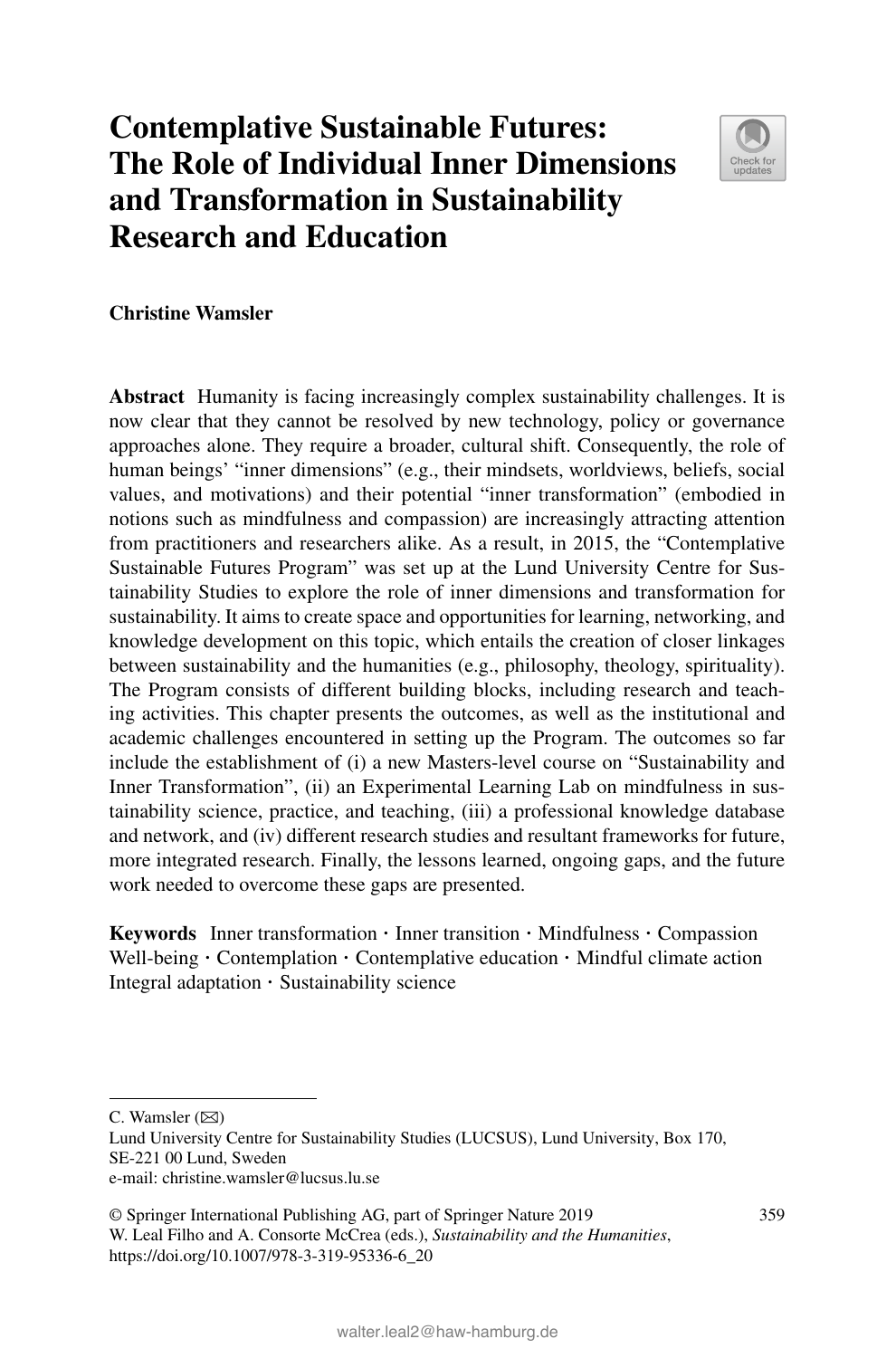#### **1 Introduction**

I used to think the top environmental problems were biodiversity loss, ecosystem collapse and climate change. I thought with 30 years of good science we could address those problems. But I was wrong. The top environmental problems are selfishness, greed and apathy… And to deal with these we need a spiritual and cultural transformation - and we scientists don't know how to do that.—James Gustave Speth

Humanity is facing increasingly complex sustainability challenges, such as climate change, disasters, and energy, food, land or water conflicts (Kates et al. [2001;](#page-23-0) Sol and Wals [2015;](#page-24-0) Wals and Corcoran [2012;](#page-24-1) WEF [2018\)](#page-24-2). The influence of human activities on their environment and climate system is so profound, and unprecedented, that a new geological epoch—the *Anthropocene*—has been declared (Lewis and Maslin [2015\)](#page-23-1).

Despite the prominence of sustainability as a concept, societies trajectories remain deeply unsustainable (WEF [2018;](#page-24-2) WWF [2016\)](#page-24-3). While sustainability scholarship has led to substantial analytical advancements over the past two decades, it does not seem to have catalyzed the necessary change (Ives et al. [2018;](#page-23-2) Wamsler et al. [2017\)](#page-24-4). Now that sustainability science is well-established as a field of scholarship, it is timely to question how it has progressed and where the field needs to go in the future.

A critical review shows that the vast majority of sustainability scholarship has, so far, focused on the external world of ecosystems, wider socioeconomic structures, technology and governance dynamics. At the same time, a critical second dimension of reality has been neglected: the inner dimensions of individuals (Ives et al. [2018;](#page-23-2) Wamsler et al. [2017\)](#page-24-4).

In order to fill this gap, sustainability also has to be looked at from "the other end", by investigating how individual inner transformation could impact global sustainability. To this end, at the end of 2015, the Contemplative Sustainable Futures Program was set up at the Lund University Centre for Sustainability Studies (LUCSUS). It aims to critically assess the potential role of inner dimensions and transformation in societies' transition toward sustainability and create space and opportunities for knowledge development, learning, and networking on this topic, which entails closer linkages between sustainability and the humanities (e.g., philosophie, theology, spirituality). It is based on the assumption that human beings' inner dimensions (such as mindsets, worldviews, beliefs, social values, emotions, and motivations) lie at the root of sustainability challenges; therefore, they can be important leverage points for change, and are thus fundamental to the solutions to some of the world's greatest challenges (Meadows [1999;](#page-23-3) O'Brien [2013\)](#page-23-4). At the same time, they have evaded explicit analysis because they cannot only be understood via traditional scientific approaches and sustainability science terminology (O'Brien and Hochachka [2010;](#page-23-5) Wamsler et al. [2017\)](#page-24-4).

The Contemplative Sustainable Futures Program consists of different building blocks, including teaching, networking, and research activities. These include: (i) a Masters-level course on "Sustainability and Inner Transformation", (ii) an Experimental Learning Lab on mindfulness in sustainability science, practice, and teaching,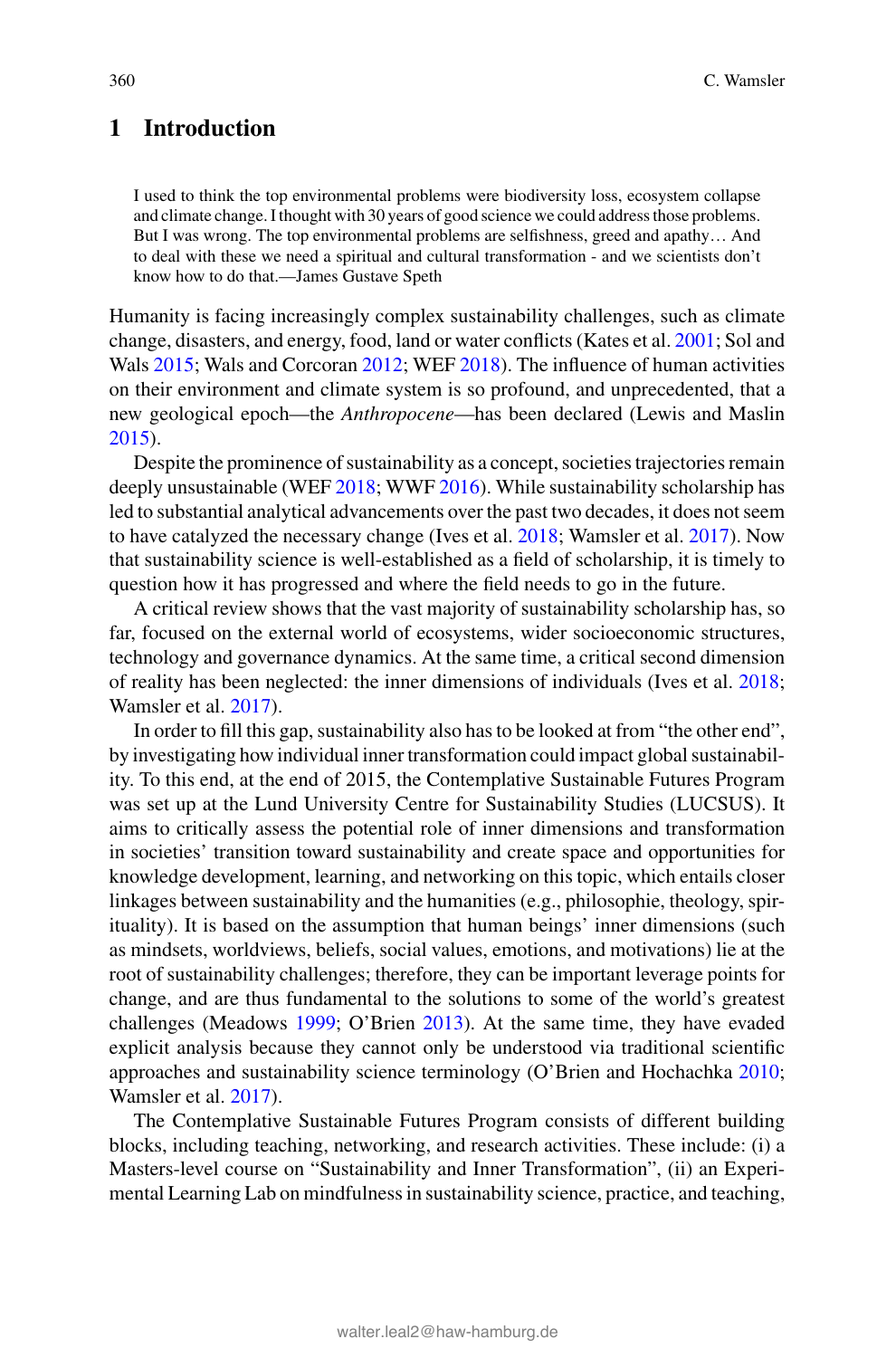(iii) a professional knowledge database and network, and (iv) different research studies and resultant frameworks for future integral enquiry. This chapter summarizes the results of the activities that have been put in place<sup>[1](#page-12-0)</sup> and presents a personal account of the challenges in setting up the Program. On this basis, some lessons learned and future prospects are presented.

#### <span id="page-12-1"></span>**2 Contemplative Sustainable Futures—Education**

You cannot teach the mind until you reach the heart.—Wolpow et al. [\(2016\)](#page-24-5)

The initial inspiration for establishing the Contemplative Sustainable Futures Program emerged out of teaching sustainability issues (cf. Sect. [4\)](#page-20-0) and led to the development of new educational approaches and activities, which are described in this section. These involved the review and application of contemplative, mindfulnessbased approaches in sustainability education, including the establishment of an Experimental Learning Lab and the development of a new Masters-level course.

#### *2.1 Mindful Teaching and Learning*

While mindfulness is playing an increasing role in pedagogy in general, it has received limited attention in the context of sustainability teaching and learning (Wamsler [2015/2016\)](#page-24-6). Mindfulness is the psychological process of bringing one's attention to the present moment. But it is more than just moment-to-moment awareness. It is a kind, curious, and nonjudgmental awareness that helps us relate to ourselves, others, and our environment with compassion (Kabat-Zinn [1990\)](#page-23-6).

It is only recently that mindfulness-based teaching methods have explicitly been promoted as a new way to address socio-ecological challenges and create a more just, compassionate, reflective, and sustainable society (ACMHE [2016;](#page-22-0) Gugerli-Dolder and Frischknecht-Tobler [2011;](#page-23-7) Gugerli-Dolder et al. [2013;](#page-23-8) Litfin and Abigail [2014;](#page-23-9) Schoeberlein [2009\)](#page-24-7).

Especially in the context of climate change associated with growing risk and uncertainties, sustainability is increasingly being seen as a learning challenge. It is argued that in addition to appropriate forms of governance, legislation, and regulation, alternative forms of education and learning are needed for people to develop capacities and qualities that allow them to contribute to alternative (climate adapted) behaviors, lifestyles, and systems, both individually and collectively (Doppelt [2016;](#page-23-10) Sol and Wals [2015\)](#page-24-0).

Consequently, contemplative teaching and learning methods are being explored in sustainability education, and particularly in the context of courses that address climate change issues. Examples are the revision and development of new syllabuses

<span id="page-12-0"></span> $<sup>1</sup>$  Accordingly, this chapter includes text extracts and summaries from related research studies.</sup>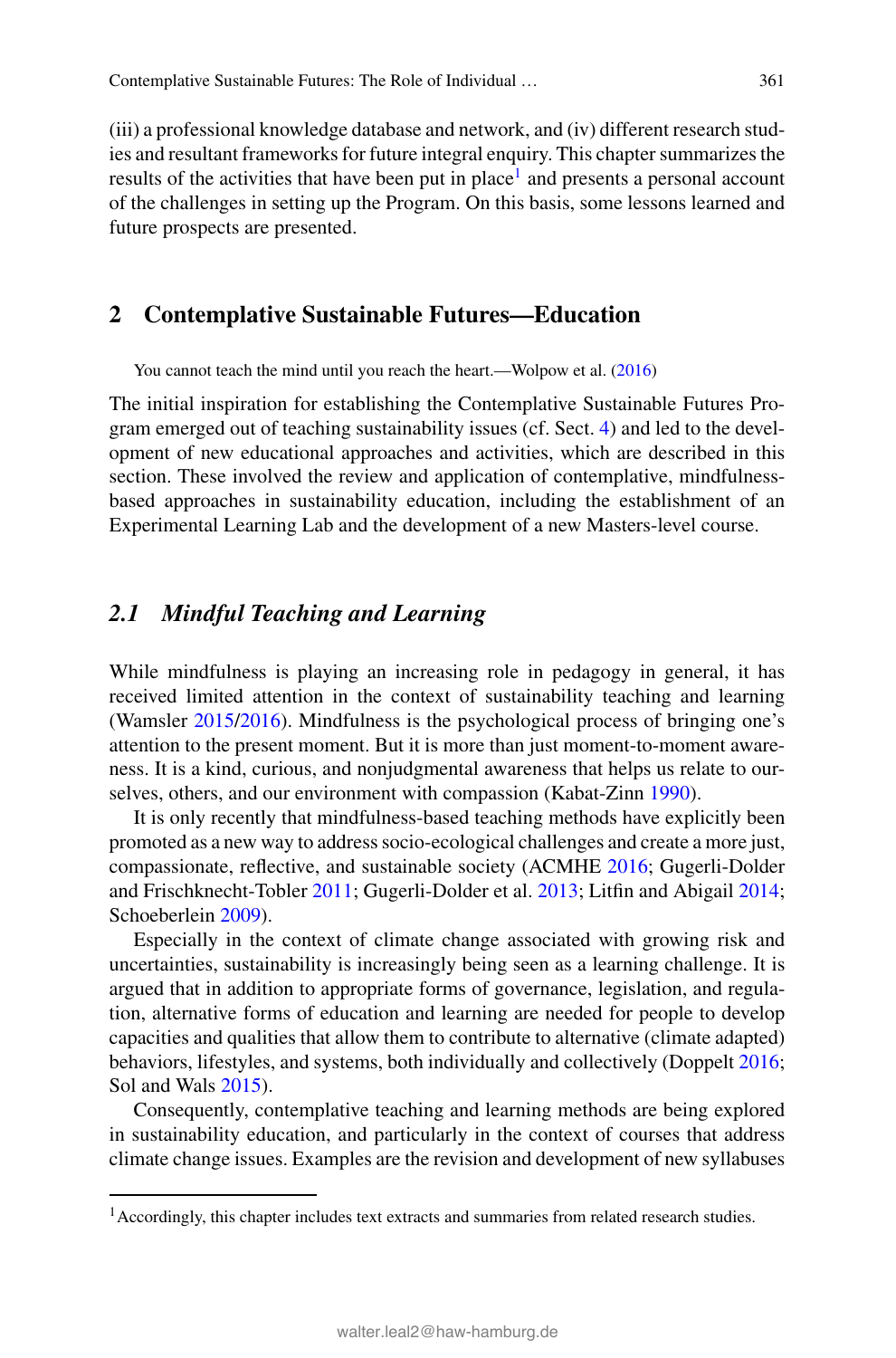on global environmental politics, sustainability leadership development, and "mindful climate action" (e.g., Barret et al. [2016;](#page-23-11) Litfin and Abigail [2014\)](#page-23-9).

In addition, the notion of "ecological mindfulness" has been emerging in sustainability teaching (Mueller and Greenwood [2015;](#page-23-12) Sol and Wals [2015\)](#page-24-0). Underlying this notion is the idea that the proliferation of "adjectival education" (including sustainability education) is inconsistent with the interdisciplinary and hybrid learning needed to foster scientific and cultural understanding and actions, leading to socio-ecological change. Hence, ecological mindfulness suggests that the integration and blending of thought, rather than its disintegration and separation, should be the purpose of sustainability teaching and learning (Mueller and Greenwood [2015\)](#page-23-12). Ecological mindfulness of teachers is said to be crucial in shaping students' understanding of nature–society relations, and it requires integrating indigenous cultural knowledge and sustainable practices within existing scientific frameworks (Chinn [2015\)](#page-23-13).

An increasing number of pioneering scholars are thus calling for mindfulnessbased approaches to improve educational bodies and curricula oriented toward sustainability and well-being. In line with the Contemplative Sustainable Futures Program they argue that in the context of sustainability, teaching and learning require spaces where diverse holistic, and place-responsive perspectives can take root, be nurtured, and flourish into ways of knowing, being, and becoming that serve people, places, and the planet (cf. Greenwood [2013;](#page-23-14) Gugerli-Dolder and Frischknecht-Tobler [2011;](#page-23-7) Sameshima and Greenwood [2015\)](#page-24-8). Accordingly, teaching should also become a way to work toward a "learning system", in which people collectively become more capable of withstanding setbacks and dealing with insecurity, complexity, and risks (Sol and Wals [2015\)](#page-24-0). The Contemplative Sustainable Futures Program was set up to support such a learning system.

#### <span id="page-13-0"></span>*2.2 Experimental Learning Lab*

The development of the Experimental Learning Lab began in 2015 (cf. Sect. [2\)](#page-12-1). In 2016, it ran for 3 months and included 70 students from two sustainability-focused Masters' Programs. The aim was to explore mindful approaches in sustainability teaching and learning and assess the potential to make them an integral part of the curriculum.

Contemplative teaching and learning practices were integrated into mandatory course activities (reflecting, listening, debating, working together, etc. [Box 1]). In addition, written assignments on sustainability and mindfulness were offered as graded tasks, and a total of 16 voluntary mindfulness sessions were conducted outside the usual course activities (i.e., lectures, seminars, group work, and field trips). The mindfulness sessions were implemented in coordination with the Students' Health Centre, and related information was provided in the course schedule, the students' course portal, and a closed Facebook group. The sessions lasted between 15 and 30 min and included a variety of techniques.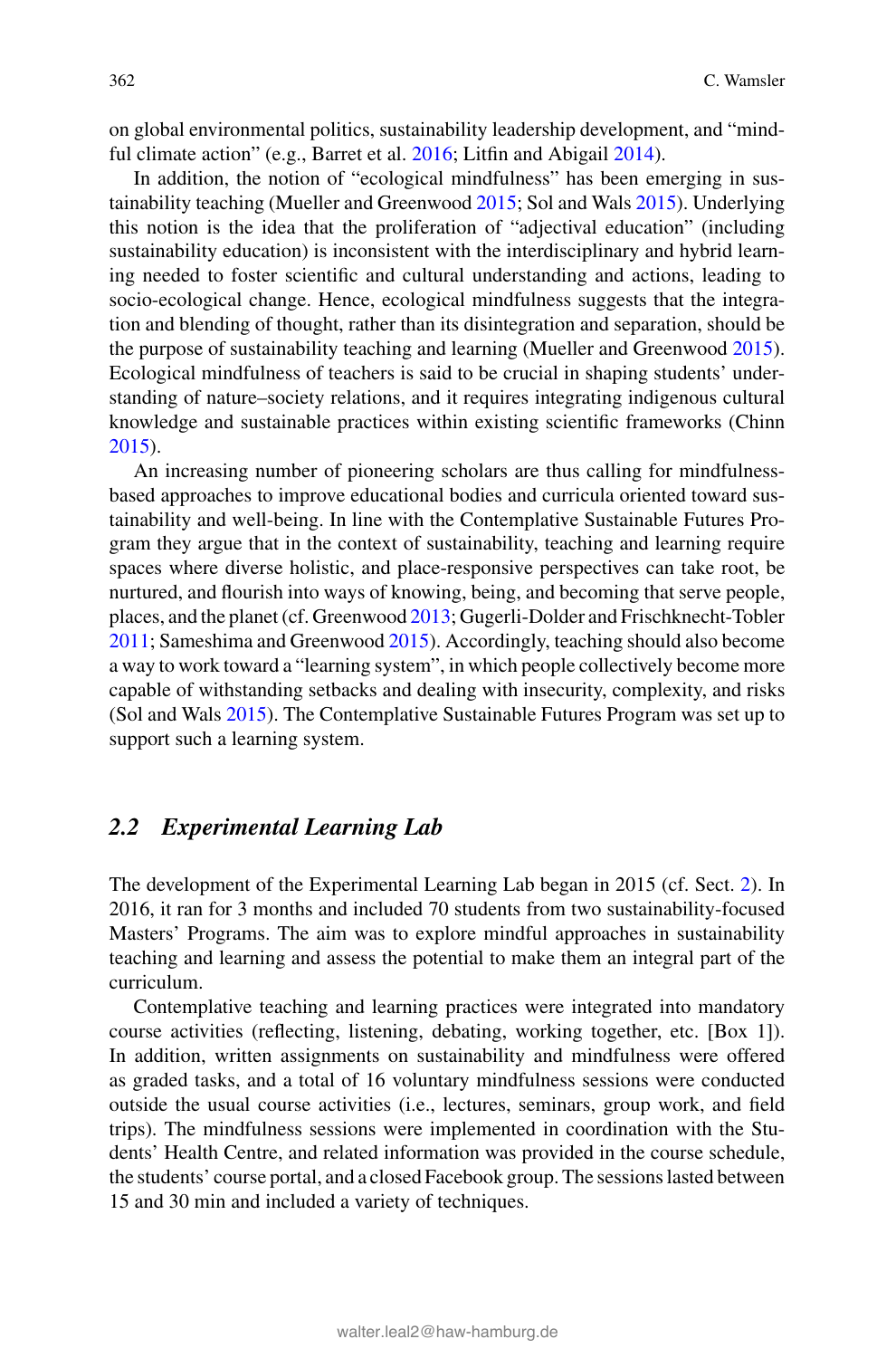**Box 1**: Integration of mindfulness-based teaching and learning approaches. Source: Wamsler et al. [\(2017\)](#page-24-4).

Mindfulness-based approaches in teaching and learning were explicitly integrated in the following ways:

- Moments of silence and reflection were incorporated into course activities to improve self-reflection, self-awareness, social regulation, and empathy (cf. Goleman [2011\)](#page-23-15).
- Mindful interactions during listening, debating, reflecting, and working together were explicitly encouraged in lectures, exercises, and seminars.
- The literature seminar included a written reflection on students' learning in relation to the five key aspects of mindfulness: observing, describing, acting with awareness, nonjudgment, and reactivity (cf. Baer et al. [2006\)](#page-22-1).
- Group assignments required students to establish rules for mindful interaction and learning.
- Written assignments on the topic of sustainability and mindfulness were offered as graded tasks. More specifically, in the context of the overall theme of the assignment (i.e., urban and/or rural sustainability, with a focus on risk reduction and adaptation planning), groups were free to select a specific topic (including gender, livelihoods, food security and farming, municipal governance, climate networks, climate change mitigation, living labs, nature-based solutions, city–citizen cooperation, citizen participation, sectoral mainstreaming, or mindfulness).
- Voluntary mindfulness sessions were offered and conducted outside the usual course activities.

Written and oral course evaluations (response rates: 50/100%), two surveys and a group discussion (response rates: 71/23/29%) were conducted to assess participants' understanding and knowledge of mindfulness and sustainability, and the impacts of their mindfulness practices on learning. The first survey was conducted before the lab was implemented, while the second survey and the group discussion took place afterward. Literal reading and qualitative coding were used to analyze and triangulate the results (cf. Glaser and Strauss [1967;](#page-23-16) Strauss and Corbin [1998\)](#page-24-9).

The results of the Learning Lab showed that a majority of students were open to including mindfulness in sustainability learning and teaching. Sixty percent of survey participants felt that mindfulness was relevant to sustainability teaching and learning (including issues of climate change adaptation and risk reduction), which increased to 79% after the Lab ended. In addition, those who had participated in the voluntary mindfulness sessions agreed that they had a positive influence on their learning. Overall, around 80% welcomed the integration of mindfulness into the course, and 20% were neutral (based on the pre-Lab survey and the oral evaluation). Around 64% stated that the Lab added extra value to the course in general. Only one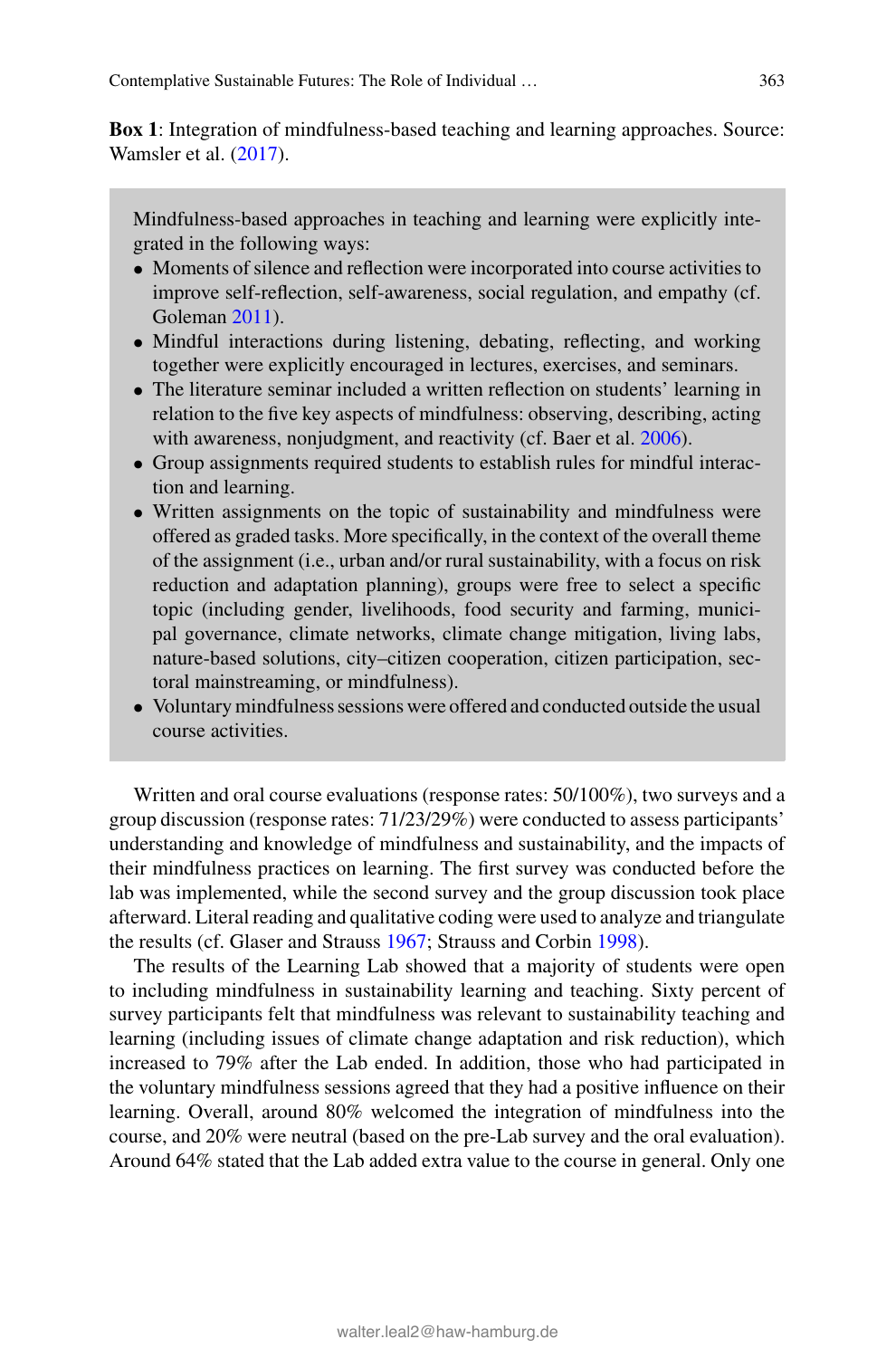out of 70 students thought that its continuation would not be worthwhile (oral course evaluation).

In addition, the results of the Learning Lab supported the outcomes from the literature review (cf. Sect. [3.1\)](#page-16-0). A total of 83% of participants said that they had not come across the issue of mindfulness in their environmental studies and sustainability science reading, including risk reduction and climate change adaptation literature. Those participants who had come across mindfulness in their reading referred to the practice-related approaches found in green movements. In addition, whilst a total of 79% of respondents felt that mindfulness had an influence on their daily life in terms of sustainable behavior, knowledge of its potential relevance for wider sustainability issues was rare.

#### *2.3 Course on "Sustainability and Inner Transformation"*

The successful implementation of the Experimental Learning Lab resulted in the development of a new Masters-level course on "Mindfulness, Compassion, and Sustainability", later broadened and renamed "Sustainability and Inner Transformation" (cf. Sect. [4\)](#page-20-0). The overall aim of the course is to critically assess the potential role of inner dimensions and transformation for sustainability. The objectives are threefold. First, it allows students to develop a critical understanding of the potential interlinkages between inner transformation and sustainability (theories and practices). Second, inner transformation theories and practices are assessed in relation to a specific sustainability field, such as climate change adaptation or disaster risk reduction. Third, the course allows students to engage and critically reflect on the nature of inner transformation and its salience to sustainability learning. Accordingly, upon the completion of the course, students should be able to:

- Demonstrate the ability to critically investigate the potential role of inner dimensions and transformation in societies' transition toward sustainability.
- Demonstrate the ability to critically reflect on the notion of inner transition in the context of a specific sustainability field, associated theories, concepts, and practices.
- Discuss in speech and writing the notion of inner transformation in (current) sustainability science and learning.

The drivers and challenges encountered in setting up the new course are described in Sect. [4.](#page-20-0)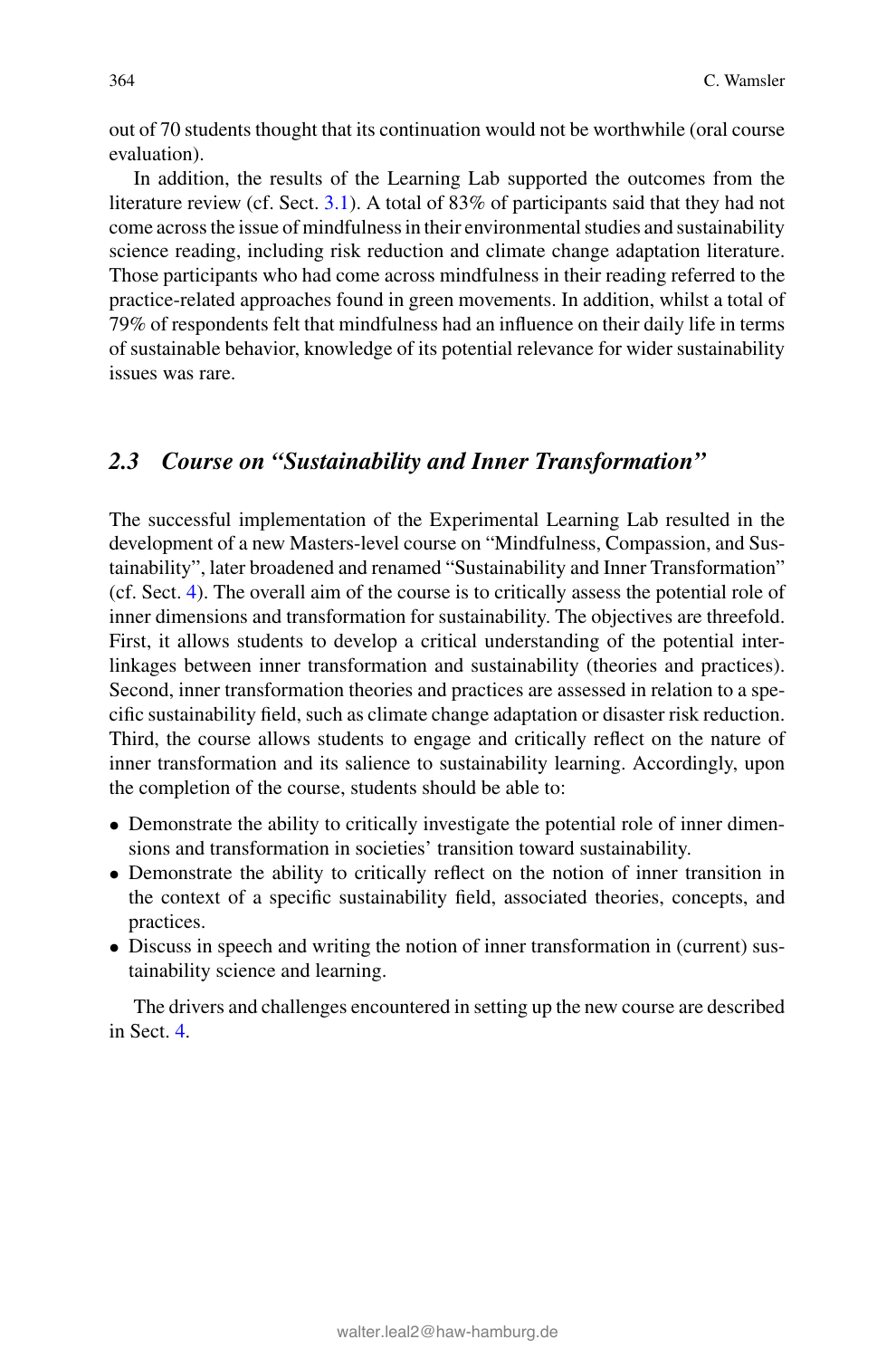#### **3 Contemplative Sustainable Futures—Research**

Change has a considerable psychological impact on the human mind. To the fearful it is threatening because it means that things may get worse. To the hopeful it is encouraging because things may get better. To the confident it is inspiring because the challenge exists to make things better.—King Whitney Jr

The first three research studies, which were conducted under the Contemplative Sustainable Futures Program, focused on mindfulness as a potential aspect of inner transformation toward sustainability (presented in Sects. [3.1,](#page-16-0) [3.2](#page-17-0) and [3.3\)](#page-19-0), followed by broader studies on the influence of inner dimensions on sustainable climate adaptation (Sect. [3.3\)](#page-19-0). Mindfulness is often viewed as a prerequisite to the development of compassion, and is said to involve a fundamental shift in the way we think about, and ultimately act on, local and global economic, social, and ecological crises (Carroll [2016;](#page-23-17) Ericson et al. [2014;](#page-23-18) Scharmer [2009/2016\)](#page-24-10). Neuroscientists argue that mindfulness can literally rewire our brains (Goleman and Davidson [2017\)](#page-23-19).

#### <span id="page-16-0"></span>*3.1 Mindfulness in Sustainability Research, Practice, and Teaching*

The first step was to explore whether there are any linkages between mindfulness and sustainability, and how this is reflected in current sustainability research, practice, and teaching. Based on a qualitative literature review that was complemented by the results from the Experimental Learning Lab (cf. Sect. [2.2\)](#page-13-0), the mindfulness–sustainability relationship was investigated (cf. Wamsler et al. [2017\)](#page-24-4).

The results showed that mindfulness has so far been vastly neglected in both sustainability science and teaching. Notably, ideas such as "inside-out sustainability", "sustainability from within", "ecological mindfulness", "organizational mindfulness", and "contemplative approaches" have received little attention. At the same time, there is a growing body of research that provides scientific support for the positive effects of mindfulness (and the associated cultivation of compassion) on (1) subjective well-being; (2) the activation of (intrinsic/ nonmaterialistic) core values; (3) consumption and environmental behavior; (4) the human–nature connection; (5) equity issues; (6) social activism; and (7) deliberate, flexible, and adaptive responses to sustainability challenges, such as climate change. The results also showed that in contrast to sustainability research and teaching, mindfulness is gaining widespread recognition in practice (e.g., by the United Nations, governmental and nongovernmental organizations). The United Nations office that coordinates global climate action (the United Nations Framework Convention on Climate Change Secretariat) asked the Buddhist leader Thich Nhat Hanh to provide a statement ahead of the Paris Climate Summit in late 2015, for instance.

Based on the identified mindfulness–sustainability linkages, the study concluded that mindfulness can contribute to understanding and facilitating sustainability, not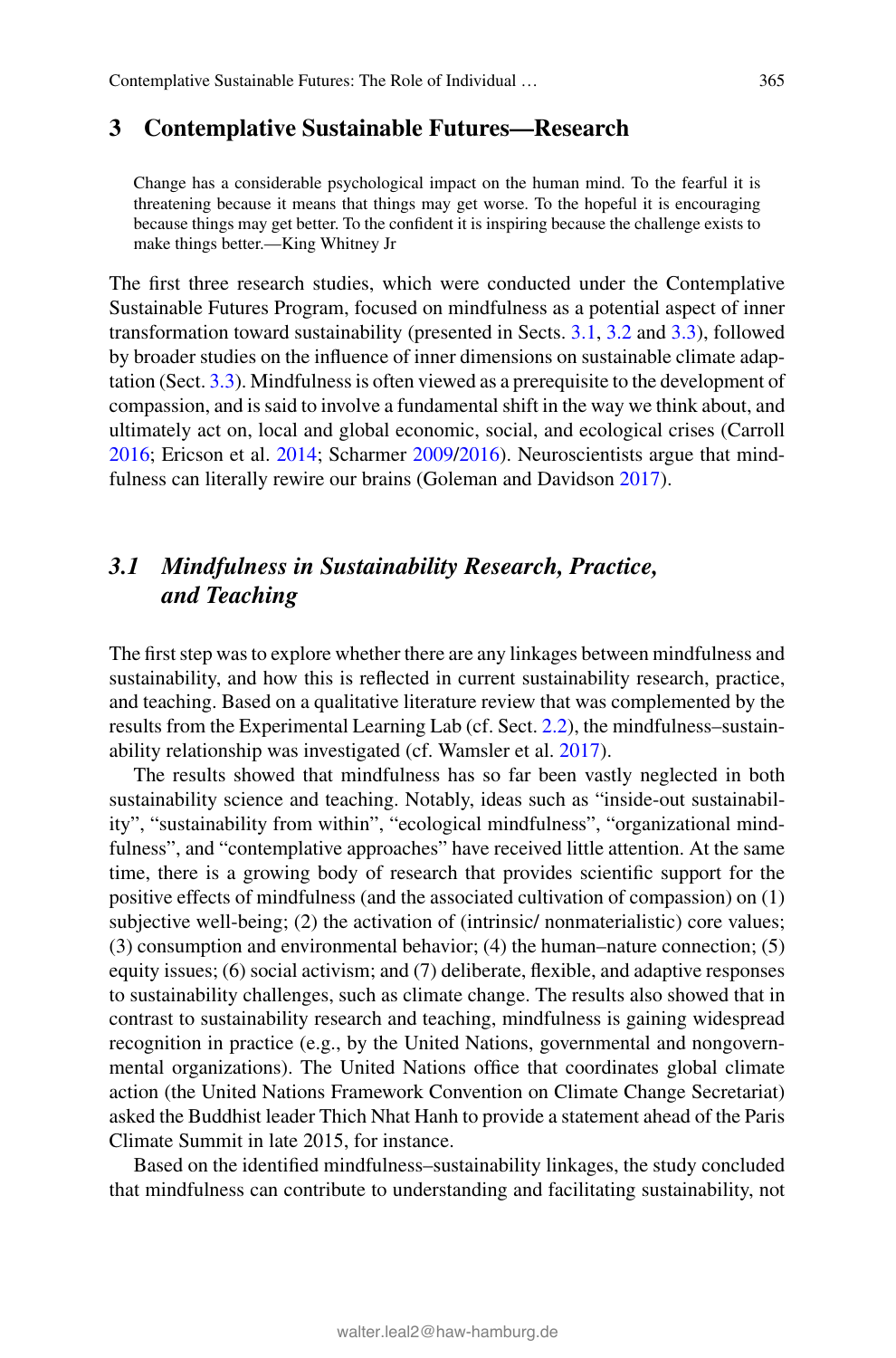

<span id="page-17-1"></span>**Fig. 1** Framework for contemplative scientific inquiry, practice, and education in sustainability. *Source* Wamsler et al. [\(2017\)](#page-24-4)

only at the individual level, but at all scales, and should, thus, become a core concept in sustainability science, practice, and teaching. It called for more research that recognizes inner dimensions of sustainability, spirituality, and mindfulness in particular, acknowledging that: (1) the micro and macro are mirrored and interrelated, and (2) nonmaterial causation is part of sustainability. To support related endeavors, it provided the first comprehensive framework for contemplative scientific inquiry, practice, and education in sustainability (Fig. [1\)](#page-17-1). While until now, reductionist research and materialism has been adopted as the intellectual and social model, the study has opened up a new discourse on the role of individual inner dimensions and transformation in sustainability. At the same time, it has provided a springboard for discussions on how we conduct research in sustainability and how we construct knowledge, highlighting the importance of including multiple perspectives and entry points.

#### <span id="page-17-0"></span>*3.2 Mindfulness in Climate Adaptation Research*

The second study conducted under the Program built upon the first by looking deeper into specific sustainability challenges—i.e., climate change and disasters—and the associated sustainability field of climate adaptation. Based on a literature review, it explored the potential role of mindfulness in adapting to increasing risk and climate change (cf. Wamsler [2018\)](#page-24-11).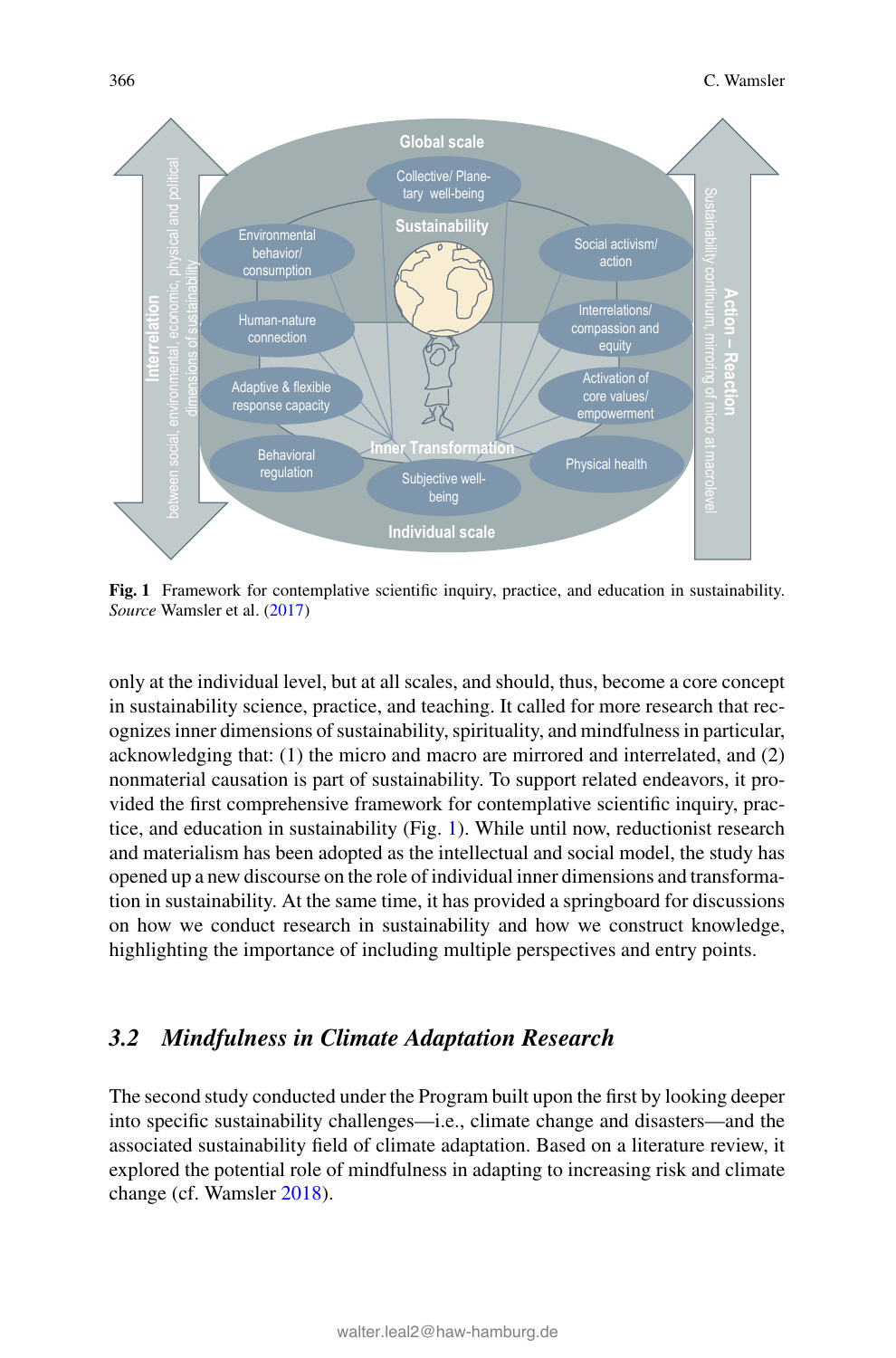The results showed that research on mindfulness in climate adaptation is scarce and fragmented. The few studies that explicitly link mindfulness with climate-related risk reduction mostly assesses the potential of specific mindfulness-related interventions for individual psychological resilience after extreme climate events. These interventions are aimed at different groups, such as victims, aid workers (firefighters, healthcare professionals, and volunteers), and researchers. Broader analyses and foci are missing.

At the same time, new scientific domains are opening up in cognate fields that illuminate the mindfulness–adaptation nexus from certain perspectives. These include studies in the fields of (1) disaster management; (2) individual well-being; (3) organizational management; (4) environmental behavior; (5) social justice; and (6) knowledge production. They demonstrate the positive influence of mindfulness (and the associated cultivation of compassion) for the development of capacities that are crucial in all phases and contexts of climatic events (including pro- and reactive climate adaptation).

The study concluded that mindfulness has the potential to facilitate adaptation at all scales (through cognitive, managerial, structural, ontological, and epistemological change processes) and should, therefore, become a core element in climate and sustainability research. In addition, it sketched the conceptual trajectories of the mindfulness–adaptation nexus and presented a pioneering, comprehensive framework for "mindful climate adaptation" (Box 2).

**Box 2:** Framework for mindful climate adaptation. Source: Wamsler [\(2018\)](#page-24-11).

The framework for mindful climate adaptation illustrates the core conceptual trajectories, which imply the critical consideration of mindfulness in supporting:

- **Private adaptation:**for instance, by reducing vulnerability (e.g., psychological and physical well-being, and risk perception), improving post-disaster response, recovery, and growth (e.g., the ability to cope with stressful situations), and increasing motivation and action-taking for reducing risk (e.g., clarification of values, increased empathy and compassion, adaptive capacity, and pro-social and pro-environmental behaviors).
- **Public–private adaptation and governance**: for instance, by improving climate change communication, climate policy support, and new social approaches, norms, and values that challenge the business- and power-asusual norm. Mindfulness can thus be seen as another pillar in institutional attempts to support transformation, which can complement other angles. Criticism of existing institutions and power relations as drivers of vulnerability and risk thus also need to be extended to include a critique of these institutions as inflexible, unimaginative, and emotionally dead (classically seen as the characteristics of bureaucracy).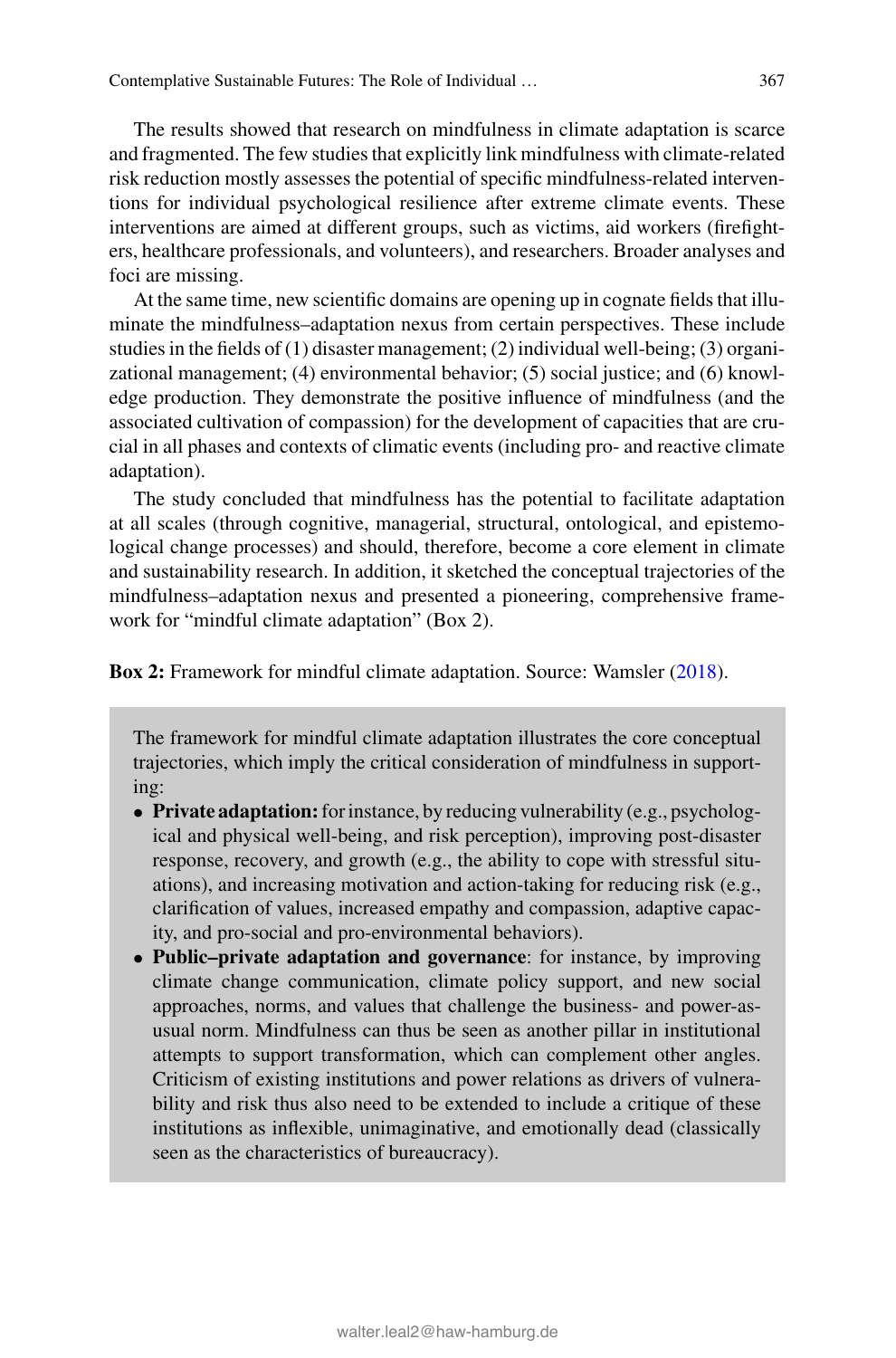- **Adaptation policy integration and mainstreaming**: for instance, by influencing organizational reliability (organizational learning and innovation), nurturing social capital (good leadership and staff support), providing an ethical grounding, and a legitimate basis to negotiate adaptation objectives across cultures and inspire better practices (compassion for others, social activism, equity, and justice).
- **Adaptation science:** for instance, by shaping new research questions, methodologies (deep listening, cross-hybrid learning, nonmaterial causations) and, ultimately, knowledge production. This requires the incorporation of local knowledge, acknowledging and respecting humanity (including citizens, bureaucrats, and even corrupt leaders), possibly leading to dialog and positive change.

#### <span id="page-19-0"></span>*3.3 Mindfulness in Climate Adaptation Practice*

The third study of the Program aimed at filling the gaps identified in the two previous investigations together with their limitations (cf. Wamsler and Brink [2018\)](#page-24-12). As new concepts and approaches have emerged, they require critical construct validation and empirical testing. Accordingly, the third study was designed as an empirical investigation. It was the first empirical exploratory investigation of the potential correlation between individuals' intrinsic mindfulness (as opposed to external mindfulness interventions) and both pro- and reactive climate adaptation. Based on a survey of citizens at risk from severe climate events, it showed that individual mindfulness can be linked to climate adaptation at different scales. In fact, it is consistent with an overarching motivation to take or support climate adaptation actions, especially actions that are "other-focused" (pro-social) or support pro-environmental behavior. Mindfulness may also be consistent with the acknowledgement of climate change and associated risk perception, and it may steer people away from fatalistic attitudes.

This empirical work supported the two previous studies as it indicated that mindfulness might not only influence how we think about the social and environmental crises that affect our world, but might also help us to take the actions needed to build a more sustainable society. The study concluded with a call for more research into the relationship between human beings' inner dimensions and climate adaptation in the wider public domain. Further research is needed to follow up on the identified correlations to depict potential causations. While this study provided important new insights, it was limited in breadth (number of participants, context) and depth (four dimensions/items of mindfulness disposition) (cf. Wamsler and Brink [2018\)](#page-24-12).

Consequently, the fourth and fifth study explored the role of inner dimensions in climate adaptation more broadly (cf. Brink and Wamsler [2018;](#page-23-20) Wamsler and Raggers [2018\)](#page-24-13). Based on a survey of Swedish citizens at risk from severe climate events,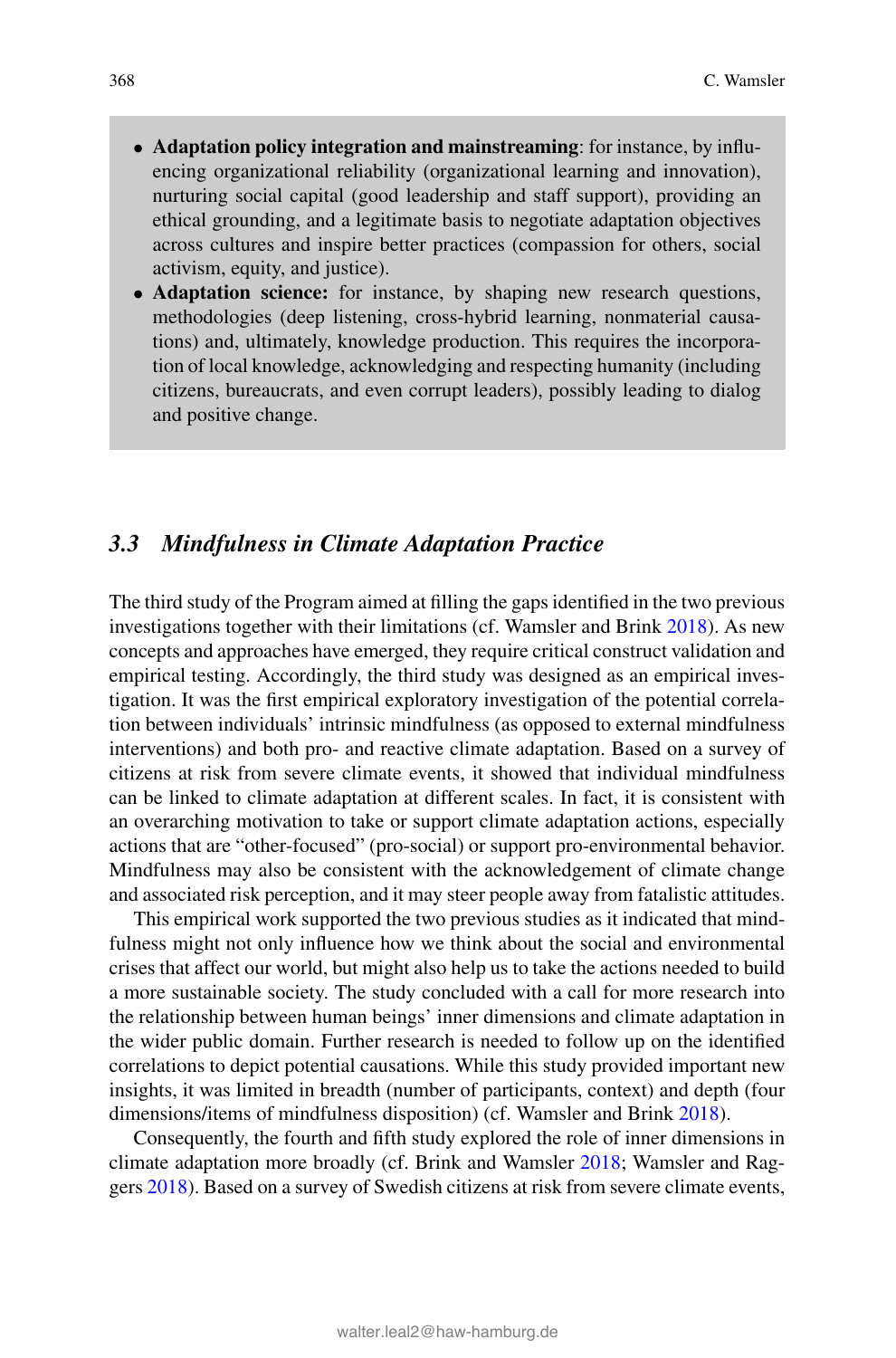the fourth study showed that citizens' adaptation is mediated by personal values, worldviews, and place attachment—aspects rarely considered in public adaptation. It highlighted that motivation to adapt goes beyond "rational" (economic) self-interest. In fact, the potential of an adaptation action to contribute to green, thriving surroundings and mitigate global climate change was found to be nearly as (and among female respondents, more) motivating.Women also reported being more motivated to engage in adaptation if this supported other community members at risk. Meanwhile, past adaptation action was not linked to motivation to adapt, and negatively correlated with communitarian and environmental values or worldviews. These results indicated a "mitigation–adaptation dichotomy" in climate awareness, which may lead to ineffective climate responses. On this basis, alternative approaches to supporting increased citizen engagement and more effective, transformative climate action were discussed in the study, ending with a call for more value- and worldview-sensitive public adaptation and risk communication. The fifth study presents related contemplative approaches and design principles (Wamsler and Raggers [2018\)](#page-24-13).

Together, these five studies show that inner transformation and global sustainability are more connected than we think, but we need to know more about the link between them. It is high time to explore the practical impact that contemplative practices for inner transformation, such as mindfulness, can have on sustainability, and how we can tap into this potential to drive global change. Importantly, the role of the humanities and associated methods of enquiry (e.g., the performing arts) have to be further explored in this context.

#### <span id="page-20-0"></span>**4 Setting up the Program**

We're teaching the wrong things. And you have to be strong enough to say if the culture doesn't work, don't buy it. Create your own.—Albom (1997):35

An important driver for setting up the Program came in 2015, from the Social Science Teaching Academy at Lund University. The Teaching Portfolio I presented to the Academy drew upon mindfulness-based, contemplative perspectives, and provoked many questions about both what and how we teach (Wamsler [2015/2016\)](#page-24-6). However, after two rounds of interviews and scrutinizing, the jury was convinced. Even better, they were supportive of making such perspectives more explicit and prevalent in both teaching and research.

The Contemplative Sustainable Futures Program was set up to provide a platform for such endeavors. Exploring the role of inner dimensions and transformation, embodied in notions such as mindfulness and compassion, in sustainability science and education became my declared aim.

The financing of related activities, which do not fall within traditional funding schemes seemed, however, challenging. Consequently, to generate an initial financing stream and create momentum, I built aspects of inner transformation into ongoing projects. At the same time, I was contacted by a group of five Master's students,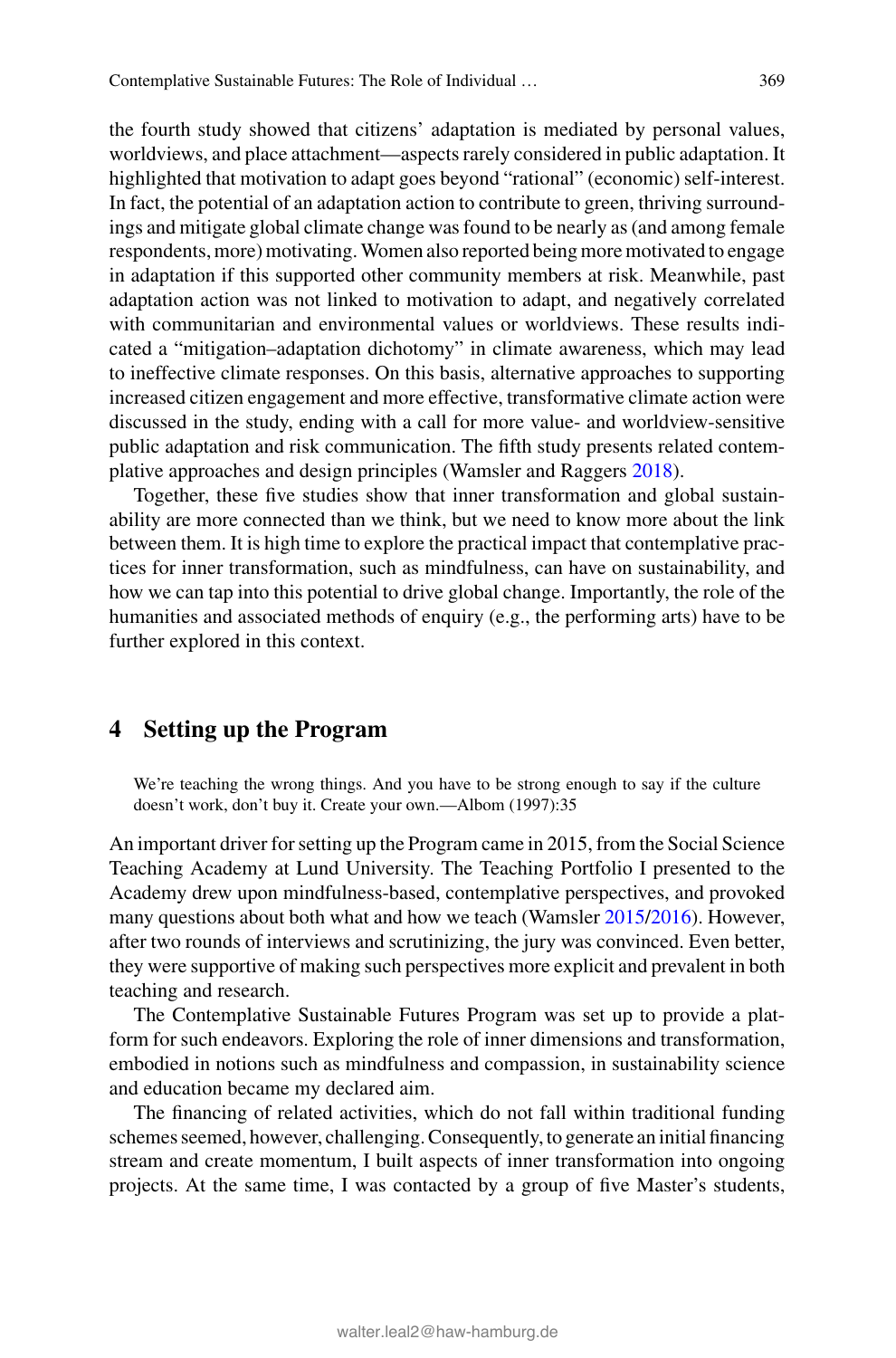who asked if they could conduct mindfulness sessions in the context of my course in environmental studies and sustainability science. Things thus began to move in both research and education.

The students shared my enthusiasm, and this led to the creation of the "Experimental Learning Lab on Mindfulness in Sustainability Science, Practice and Teaching" (cf. Sect. [2.2\)](#page-13-0), and a joint paper on the issue (cf. Sect. [3.1\)](#page-16-0). The Lab stimulated students' interest in more dialog and learning around the issue of inner dimensions in sustainability, which motivated me to take the next step: the development of a new course, and the move from temporary activities to a more sustainable integration of the topic into existing academic structures.

While the students were asking for more (cf. Astin [2007\)](#page-22-2), my proposal to develop a new course on "Mindfulness, Compassion, and Sustainability" was, however, also met with skepticism. Some colleagues were opposed to the idea that issues such as mindfulness and spirituality should enter the academic field, and certainly not sustainability science. The separation of church and state seems to have become so deeply embedded that academic institutions have almost completely rejected any mention of aspects that may be interpreted as spiritual, something that has been reported in various cultural contexts (cf. Astin et al. [2006;](#page-22-3) Burchell et al. [2010;](#page-23-21) Lee [2012;](#page-23-22) Goleman and Davidson [2017\)](#page-23-19). Given the existing structures, the course description was reworked into an acceptable format, which explicitly highlights its critical and scientific approach to sustainability and inner transformation. After several rounds of discussions at the faculty level, it was accepted in 2018.

While working with institutional structures proved challenging, the research conducted under the Program quickly spread, and received international recognition and positive feedback throughout, which was unexpected. It helped to establish a professional network of mutual support and engagement, without which it would have been difficult to continue to "walk the path".

#### **5 Conclusions**

The greatest effort is not concerned with results.—Athisa n.d.

Unlike practitioners, scholars have been slow to assess the potential of inner transformation for sustainability. The vast majority of sustainability science and education has focused on the external world of ecosystems, wider socioeconomic structures, technology, and governance dynamics. It has neglected a critical, second aspect of reality: the inner dimensions of individuals.

The Contemplative Sustainable Futures Program was set up to address this gap. It set out to make clear what works and what does not. Some of what is proclaimed about inner transition and transformation pathways (such as mindfulness, meditation, and other contemplative practices) may be wrong. But we might not (yet) know what is true.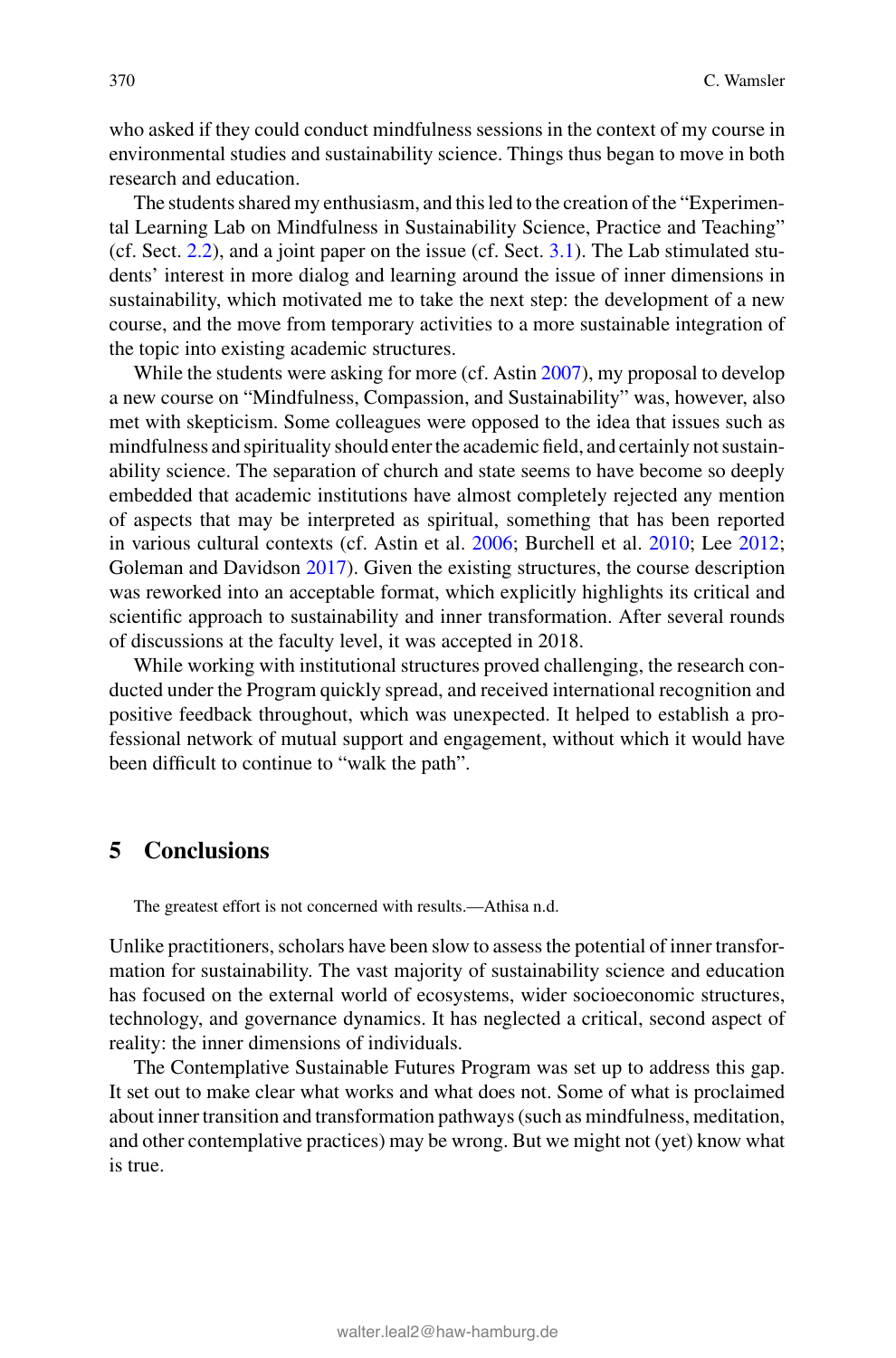We need to shift the conversation and undertake a critical analysis of what the potential benefits of inner transformation *are*—and *are not*. An increasing number of authors seek to show how mindfulness and meditation can change our minds, brain, and body (cf. Goleman and Davidson [2017\)](#page-23-19). But we have to go further, and this also means establishing closer links between sustainability and the humanities (e.g., philosophy, theology, spirituality, the performing arts).

Establishing platforms for related enquiry, teaching and learning that can take the conversation to the next level, and connect current knowledge to changes on a wider scale are needed. How are the micro and macro interrelated or mirrored to support sustainability?

The experience of setting up the Contemplative Sustainable Futures Program shows that bureaucratic, institutional and academic obstacles to establishing such a platform might be overcome by beginning with a spirit of experimentation (here, the Lab) and then continuing, step-by-step, to transform existing structures from within (e.g., new course development), while creating a supportive community (here, through developing scholarship and supporting networks). Faced with resistance, it was good to have the company of supporters such as Professor Davidson, Director of the Healthy Minds Institute. When he said that he wanted to focus his PhD work on meditation, the response of his Harvard professors was blunt: this would be a career-ending move (Goleman and Davidson [2017:](#page-23-19)6). Such reactions seem typical of the opposition from some authorities, who might respond with knee-jerk negativity toward anything to do with consciousness or spirituality (cf. Sameshima and Greenwood [2015;](#page-24-8) Goleman and Davidson [2017;](#page-23-19) Lee [2012\)](#page-23-22).

It is therefore crucial to unite efforts to create spaces where new research approaches and learning can take root, be nurtured and flourish into ways of knowing, being, and becoming that serve people, places and the planet (cf. Sameshima and Greenwood [2015;](#page-24-8) Powietrzynska et al. [2015;](#page-23-23) Chinn [2015\)](#page-23-13). As scholars, researchers, and educators, we have a choice of how we position our work with respect to (neoliberal) institutional norms, growing worldwide resistance to these norms, and more integrated approaches—even if it means throwing ourselves into the humility of Not Knowing.

#### **References**

- <span id="page-22-0"></span>ACMHE. (2016). Transforming higher education: Fostering contemplative inquiry, community, and social action. In *The 8th annual conference of ACMHE, the Association for Contemplative Mind in Higher Education*.
- <span id="page-22-2"></span>Astin, A. (2007). *Mindworks: Becoming more conscious in an unconscious world*. Charlotte, N.C.: Information Age Publishing.
- <span id="page-22-3"></span>Astin, A. W., Astin, H. S., Chopp, R., Delbanco, A., & Speers, S. (2007). A forum on helping students engage the "big questions". *Liberal Education, 93*(2), 28.
- <span id="page-22-1"></span>Baer, R. A., Smith, G. T., Hopkins, J., Krietemeyer, J., & Toney, L. (2006). Using self-report assessment methods to explore facets of mindfulness. *Assessment, 13,* 27–45.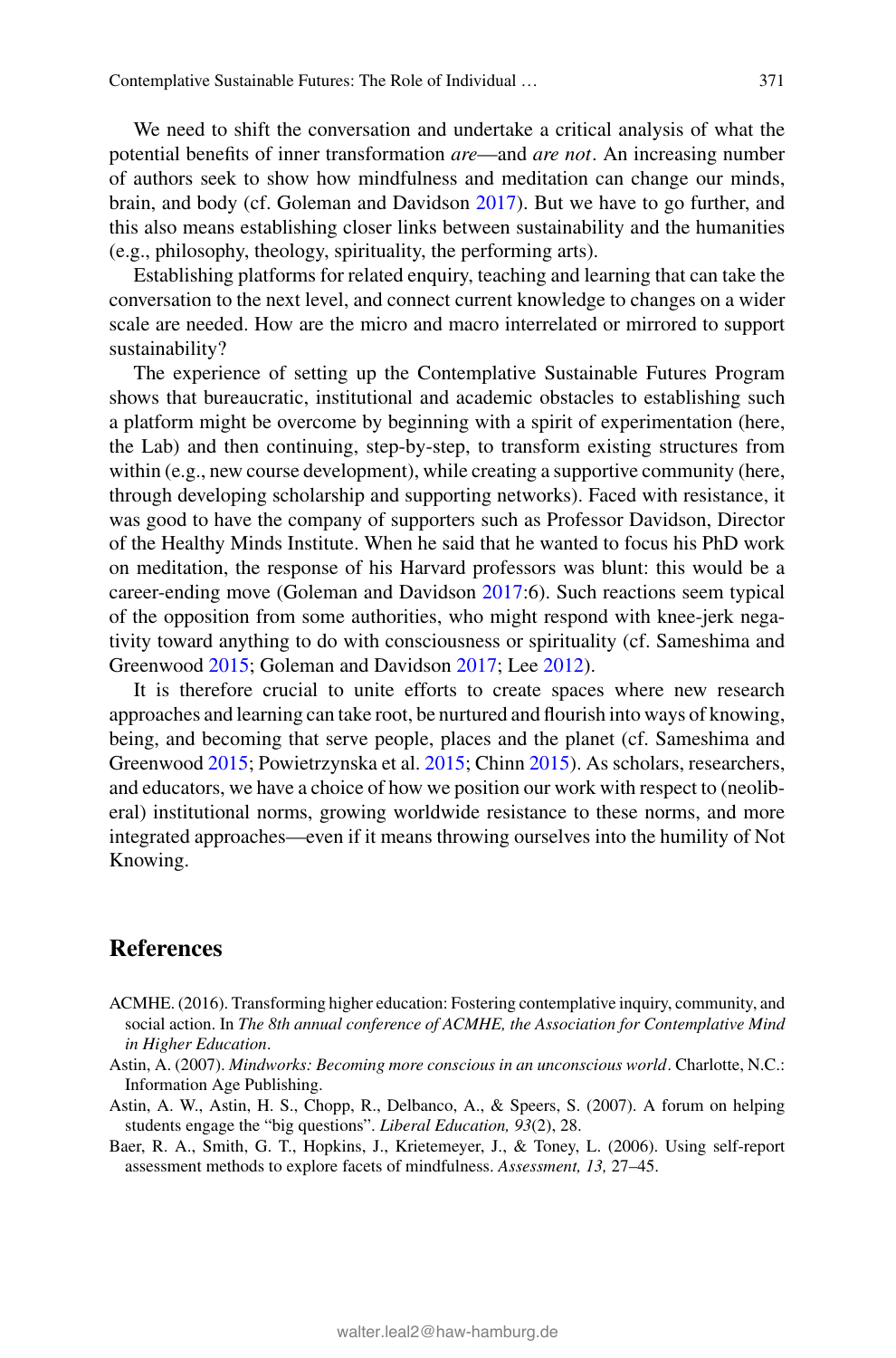- <span id="page-23-11"></span>Barrett, B., Grabow, M., Middlecamp, C., Mooney, M., Checovich, M. M., Converse, A. K., et al. (2016). Mindful climate action: Health and environmental co-benefits from mindfulness-based behavioral training. *Sustainability, 8*(10), 1040.
- <span id="page-23-20"></span>Brink, E., & Wamsler, C. (2018). *Citizen engagement in climate adaptation surveyed: The role of values, worldviews, gender and place* (forthcoming).
- <span id="page-23-21"></span>Burchell, J., Lee, J. J., & Olson, S. (2010). Student affairs staff and their spiritual discussions with students. *Religion and Education, 37*(2), 114–128.
- <span id="page-23-17"></span>Carroll, J. (2016). Formless meditation and sustainability. In S. Dhiman & J. Marques (Eds.), *Spirituality and sustainability: New horizons and exemplary approaches*. Switzerland: Springer.
- <span id="page-23-13"></span>Chinn, P. W. U. (2015). Place and culture-based professional development: Cross-hybrid learning and the construction of ecological mindfulness. *Cultural Studies of Science Education, 10*(1), 121–134.
- <span id="page-23-10"></span>Doppelt, B. (2016). *Transformational resilience: How building human resilience to climate disruption can safeguard society and increase well being*. UK: Greenleaf Publishing Limited.
- <span id="page-23-18"></span>Ericson, T., Kjønstad, B. G., & Barstad, A. (2014). Mindfulness and sustainability. *Ecological Economics, 104,* 73–79.
- <span id="page-23-16"></span>Glaser, B. G., & Strauss, A. L. (1967). *The discovery of grounded theory: Strategies for qualitative research*. New York: Aldine de Gruyter.
- <span id="page-23-15"></span>Goleman, D. (2011). *The brain and emotional intelligence: New insights*. USA: More than Sound.
- <span id="page-23-19"></span>Goleman, D., & Davidson, R. (2017). *Altered traits: Science reveals how meditation changes your mind, brain, and body*. New York, USA: Avery Books.
- <span id="page-23-14"></span>Greenwood, D. (2013). A critical theory of place-conscious education. In R. Stevenson, M. Brody, J. Dillon, & A. J. Wals (Eds.), *International handbook of research on environmental education* (pp. 93–100). New York: Routledge.
- <span id="page-23-7"></span>Gugerli-Dolder, B., & Frischknecht-Tobler, U. (Eds.). (2011). *Umweltbildung Plus. Impulse zur Bildung für nachhaltige Entwicklung*. Zürich: Verlag Pestalozzianum.
- <span id="page-23-8"></span>Gugerli-Dolder, B., Traugott, E., & Frischknecht-Tobler, U. (2013). *Emotionale Kompetenzen in der Bildung für Nachhaltige Entwicklung*. Schweizerische Koordinationskonferenz Bildung: BNE-Konsortium COHEP.
- <span id="page-23-2"></span>Ives, C. D., Freeth, R., & Fischer J. (2018). Inside-out sustainability: The neglect of inner worlds for sustainability. *Sustainability*, forthcoming.
- <span id="page-23-6"></span>Kabat-Zinn, J. (1990). *Full catastrophe living: Using the wisdom of your body and mind to face stress, pain and illness*. New York: Delacourt.
- <span id="page-23-0"></span>Kates, R. W., Clark, W. C., Corell, R., Hall, J. M., Jaeger, C. C., Lowe, I., et al. (2001). Sustainability science. *Science, New Series, 292*(5517), 641–642.
- <span id="page-23-22"></span>Lee, J. J. (2012). Teaching mindfulness at a public research university. *Journal of College and Character, 13*(2), 1–6.
- <span id="page-23-1"></span>Lewis, S., & Maslin, M. (2015). Defining the anthropocene. *Nature, 519*(7542), 171–180.
- <span id="page-23-9"></span>Litfin, K., & Abigail, L. (2014). Contemplating enormity: Climate change. In *Conference presentation/paper. The 6th annual conference of ACMHE, the Association for Contemplative Mind in Higher Education*.
- <span id="page-23-3"></span>Meadows, D. (1999). *Leverage points: Places to intervene in a system*. Hartland VT: Sustainability Institute Papers, Sustainability Institute.
- <span id="page-23-12"></span>Mueller, M. P., & Greenwood, D. A. (2015). "Ecological mindfulness and cross-hybrid learning" Editorial. *Cultural Studies of Science Education, 10*(1), 1–4.
- <span id="page-23-4"></span>O'Brien, K. (2013). The courage to change, adaptation from the inside out. In S. C. Moser, & M. T. Boykoff (Eds.), Successful adaptation to climate change: Linking science and policy in a rapidly changing world. Routledge.
- <span id="page-23-5"></span>O'Brien, K., & Hochachka, G. (2010). Integral adaptation to climate change. *Journal of Integral Theory and Practice, 5*(1), 89–102.
- <span id="page-23-23"></span>Powietrzynska,M., Tobin, K., & Alexakos, K. (2015). Facing the grand challenges through heuristics and mindfulness. *Cult Sci Educ, 10*(1), 65–81.